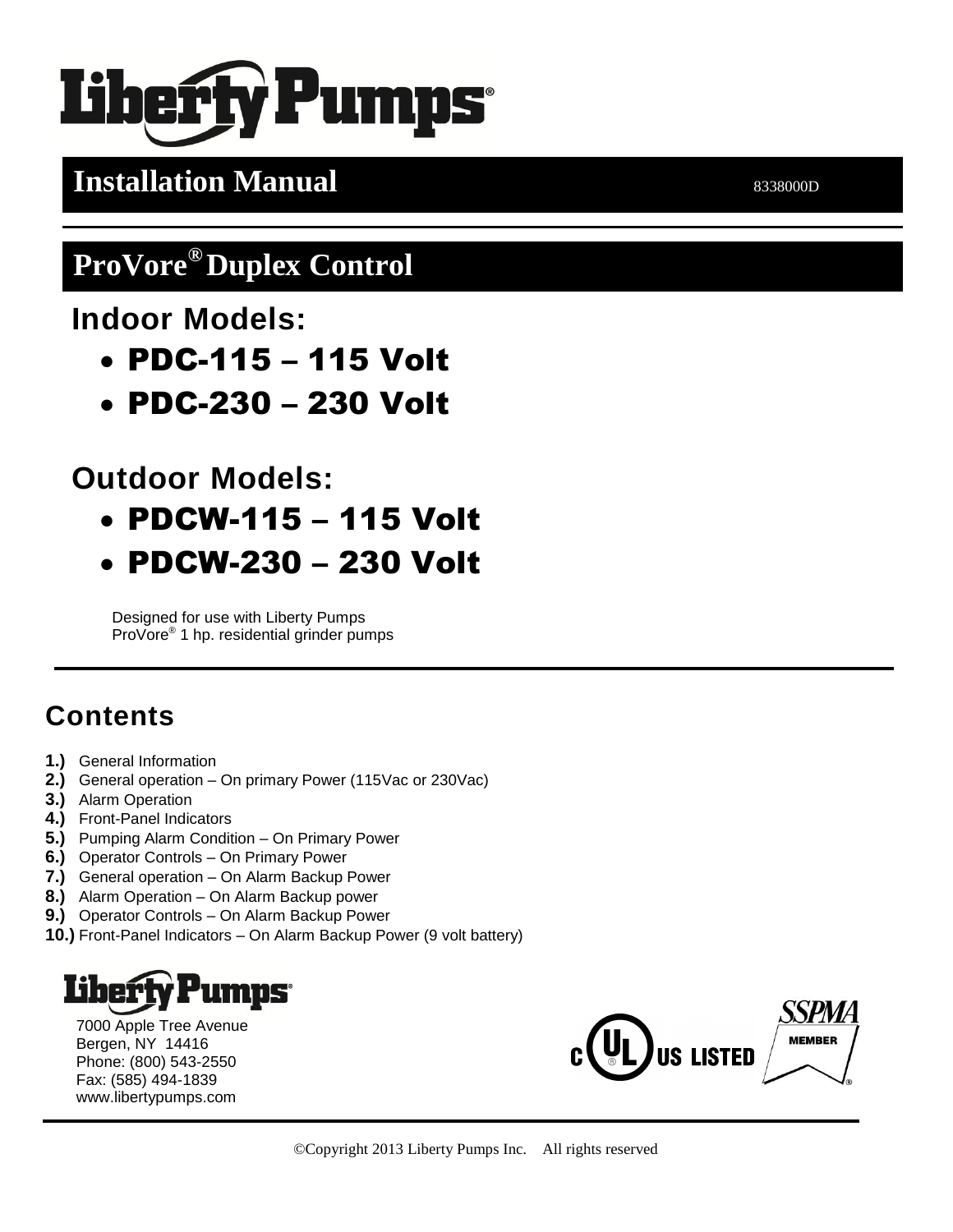#### **General Information**

Before installation, read the following instructions carefully. Each Liberty pump is individually factory tested to insure proper performance. Closely following these instructions will eliminate potential operating problems, assuring years of trouble-free service.

#### **A WARNING**

- **Risk of electric shock**. Always disconnect the controller from the power source before opening the enclosure.
- This controller is supplied with a grounding conductor and grounding-type attachment plug. To reduce the risk of electric shock, be certain that it is connected only to a properly grounded, grounding-type receptacle.
- DO NOT bypass grounding wires or remove ground prong from attachment plugs.
- This controller requires a separate, properly fused and grounded branch circuit. Make sure the power source is properly sized for the voltage and amperage requirements of the pumps, as noted on the nameplate.
- The electrical outlet shall be within the length limitations of the power cord, and at least 4 feet above floor level to minimize possible hazards from flood conditions. DO NOT use an extension cord.
- The installation must be in accordance with the National Electric Code, Uniform Plumbing Code, International Plumbing Code, as well as all applicable local codes and ordinances.
- DO NOT use this product for flammable or corrosive liquid.
- DO NOT use this product in applications where human contact with the pumped fluid is common (such as swimming pools, fountains, etc.)



The ProVore® Duplex Control system (PDC-series) monitors the operation of two ProVore<sup>®</sup> grinder pumps. The control system comes in two parts, the controller with user interface and the float switches mounted inside the basin. The P680 system includes two ProVore® pumps and two float ball switches. The two float ball switches are connected such that only three cords exit the cover. All three cords, two pump power cords and control cord, must be plugged into the controller box for the indoor models, PDC-115 and PDC-230. The outdoor units require hard wiring, the plug ends of the pumps and switch must be cut off and stripped appropriately. The control box monitors the liquid level in the basin and alternates the two grinder pumps each cycle such that both pumps receive equal wear. In the event one pump should fail, the system will automatically switch to the other pump. On the face of the controller are a number of LED lights and push buttons that allow the user to monitor and control the system. Both controllers require a dedicated circuit of the proper ampacity. The PDC(W)-115 requires 115V, 20 amp service while the PDC(W)-230 is 230V, 15 amp service.



©Copyright 2013 Liberty Pumps Inc. All rights reserved 2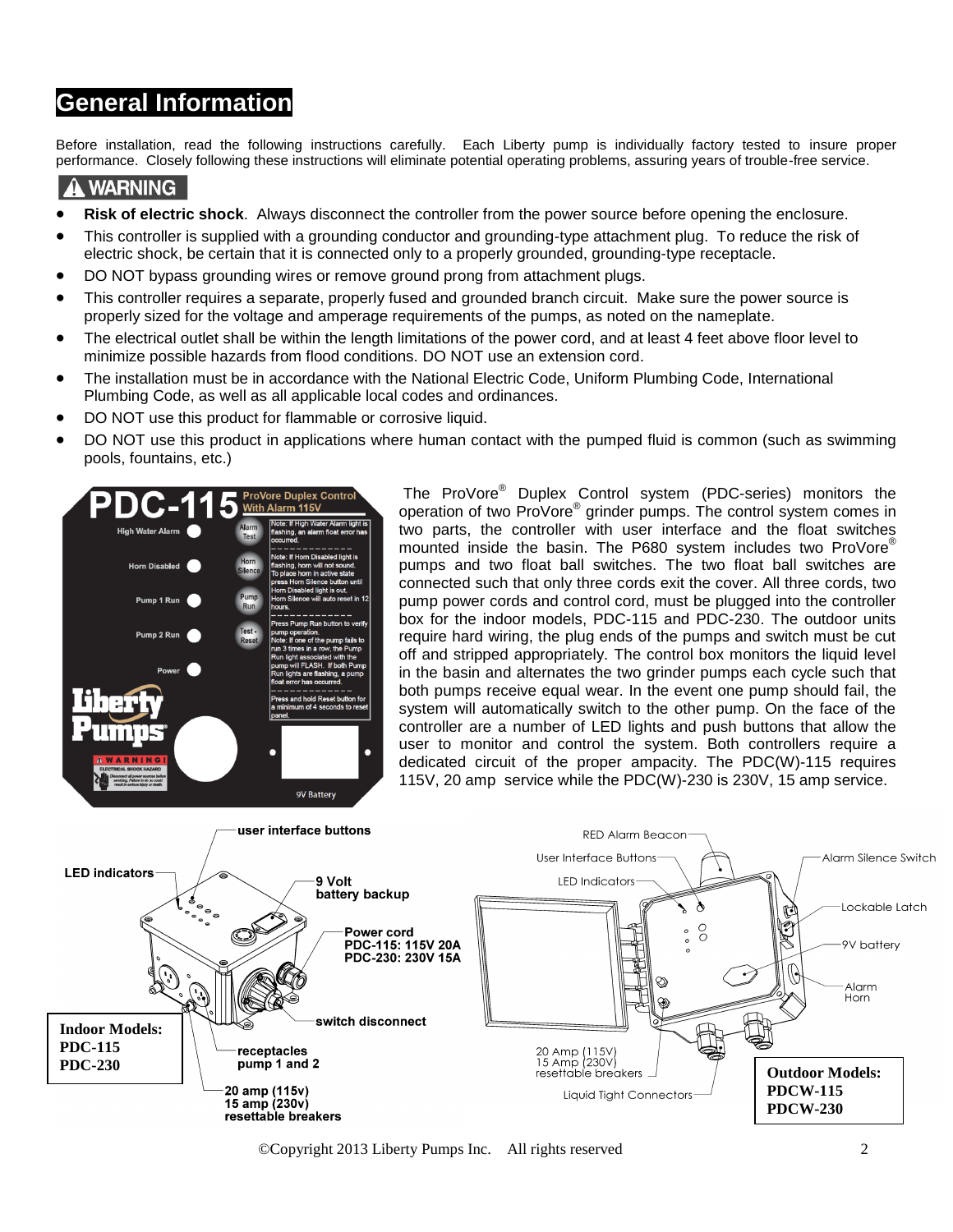

Models: PDCW-115 and PDCW-230 require hard wiring, the inner panel must be removed to provide access to the terminal block(s) inside the panel. The plug of the pumps and switch must be cut off and wires stripped. Feed the cords, along with the incoming power, through the water tight strain relief bushings and wire into the terminal block mounted in the PDC panel. A wiring schematic is provided beside the terminal block. The panel has a secondary terminal block for auxiliary contacts if required.

The controller normally operates on primary power (115Vac or 230Vac), but if that power fails, an internal 9 volt battery allows the controller to monitor liquid level and to activate the alarm if required.

On alarm backup power ( 9 volt ), the controller cannot run the pumps. Pumps will only operate when primary power is supplied to the control panel.

On alarm backup power, the operator can test the alarm circuits and can change the horn enable/disable status. Since pumps do not operate while the controller is on alarm backup power, the manual run feature will not be functional.

#### **General operation – On primary Power (115Vac or 230Vac)**

The PDC panel controls the operation of two ProVore® grinder pumps in a pump-down application. Two floats are mounted to the quick tree: a primary pump control float switch and an alarm float switch. On the front panel of the controller are indicators that show various operating conditions such as pump run status, alarm status, horn enable/disable status, and other conditions. Operator push-button controls are available to manually run the pumps, to manually test the alarm, and to disable or enable the alarm horn, as well as reset the system. Both pumps are individually protected with a manual reset fuse to isolate a failed pump.

When the incoming water activates the primary pump switch, the controller will energize one of the pumps. Normally the water level in the sump will recede as the pump operates; the pump will turn off when the primary pump switch drops to the off position. Upon the next pumping cycle the controller will activate the next pump in sequence from the one that ran previously, providing a pumping redundancy for the system. The controller will continue to alternate pumps on each cycle.

#### **Alarm Operation**

In the event water fills the tank faster than it can be pumped out, or if a pump fails to operate, the level can reach an alarm point by flipping the alarm float switch. The following occurs when an alarm condition activates:

- 1) The pump that is (or should be) running is turned OFF and the next pump in sequence is turned ON.
- 2) If the Alarm float remains closed (up position) for 4 sec. the alarm indicator on the front panel of the controller will illuminate solid
- 3) The auxiliary relay will activate, closing its normally open contacts and opening its normally closed contacts.
- 4) If the horn is enabled (i.e. its indicator is NOT flashing) the horn will sound.

Note, an alarm condition will remain active until the liquid level drops below the Pump Float switch. When that occurs, the following things will take place:

- 1) The running pump will turn OFF.
- 2) The front panel alarm indicator will turn OFF.
- 3) The auxiliary relay will de-activate.
- 4) The horn (if on) will turn OFF.

If the alarm float remains closed (up position) for 6 hours but the primary float switch is open (down position) the alarm light will flash and the pump is turned off. This feature prevents the pump from running indefinitely.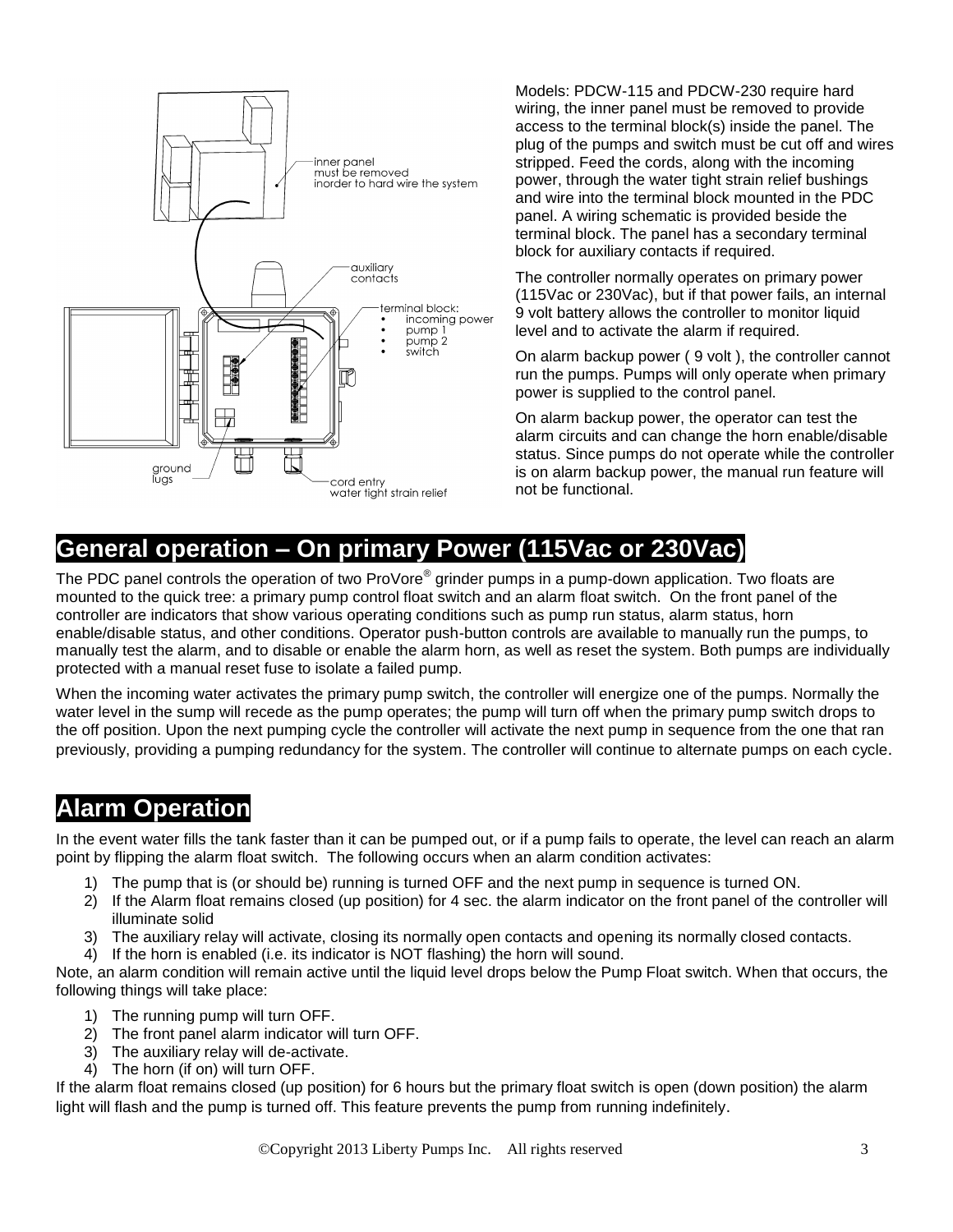#### **Front-Panel Indicators**

The horn and LED indicators on the front panel are used to show various conditions of the controller. Each indicator is described below.

| Indicator     | Indicator state                                                                                            | Description                                                                                         |  |  |
|---------------|------------------------------------------------------------------------------------------------------------|-----------------------------------------------------------------------------------------------------|--|--|
| Power led     | OFF.                                                                                                       | Power is off to the panel and the battery is dead                                                   |  |  |
|               | On constantly                                                                                              | Primary power to the panel is ON                                                                    |  |  |
|               | <b>Blinking</b>                                                                                            | Primary power to the panel is OFF; the panel is on alarm backup power. Pumps will                   |  |  |
|               |                                                                                                            | NOT run. See Front-Panel indicators - On Alarm backup power.                                        |  |  |
| *Horn disable | <b>Blinking</b>                                                                                            | Horn operation is DISABLED. The horn will NOT sound in an alarm condition.                          |  |  |
| <b>LED</b>    | <b>OFF</b>                                                                                                 | Horn operation is ENABLED. The horn WILL sound in an alarm condition                                |  |  |
| Alarm LED     | OFF                                                                                                        | There is no alarm condition                                                                         |  |  |
|               | On constantly                                                                                              | An alarm condition is active                                                                        |  |  |
|               | <b>Blinking</b>                                                                                            | The Alarm Float switch is not working properly                                                      |  |  |
| Pump 1 LED    | <b>OFF</b>                                                                                                 | The pump is not being called to run                                                                 |  |  |
|               | On constantly                                                                                              | The pump is being called to run                                                                     |  |  |
|               | <b>Blinking</b>                                                                                            | A pumping alarm condition occurred multiple times; see the section Pumping Alarm                    |  |  |
|               |                                                                                                            | Condition below                                                                                     |  |  |
| Pump 2 LED    | <b>OFF</b>                                                                                                 | The pump is not being called to run                                                                 |  |  |
|               | On constantly                                                                                              | The pump is being called to run                                                                     |  |  |
|               | <b>Blinking</b>                                                                                            | A pumping alarm condition occurred multiple times; see the section Pumping Alarm<br>Condition below |  |  |
| Both pump 1 & | <b>Blinking</b>                                                                                            | The primary float switch is not working properly.                                                   |  |  |
| Pump 2 LED    |                                                                                                            |                                                                                                     |  |  |
| Horn          | <b>OFF</b>                                                                                                 | No alarm condition is present, and the alarm backup battery is in good condition                    |  |  |
|               | ON.                                                                                                        | An alarm condition is present                                                                       |  |  |
|               | Chirping                                                                                                   | The voltage of the alarm backup battery is low and the battery should be replaced                   |  |  |
|               | *Horn disable LED is on PDC-115 and PDC230 units only. Outdoor units, PDCW-115 and PDCW-230, have an alarm |                                                                                                     |  |  |
|               | silence switch on the exterior of the unit.                                                                |                                                                                                     |  |  |

#### **Pumping Alarm Condition – On Primary Power**

The controller monitors a "pumping alarm condition" where a pump is called to run and the liquid level continues to rise and goes above the Alarm Float switch. If a pumping alarm condition occurs three or more of the last five times a pump is called to run, the pump indicator will blink indicating system components should be checked. Any of the following conditions could cause a pumping alarm condition:

- 1) A pump fails to operate
- 2) The Alarm Float switch stays (mechanically stuck) in the closed (on, or up) position.
- 3) There is a problem (blocked or leak) in the out-flow plumbing
- 4) The water in-flow rate is greater than the pump-out rate
- 5) The Primary Float switch stays (mechanically stuck) in the open (off, or down) position.

A blinking light indicates a component failed and service is required. To assist the service technician the controller will indicate which component has failed.

| <b>Blinking LED</b> | <b>Related problem</b>                                                          |
|---------------------|---------------------------------------------------------------------------------|
| Power light         | No AC power, main breaker has tripped or power outage                           |
| Pump 1              | Pump failed to operate; fuse tripped, jammed impeller, unplugged, short circuit |
| Pump <sub>2</sub>   | Pump failed to operate; fuse tripped, jammed impeller, unplugged, short circuit |
| Pump 1 and pump 2   | Primary float switch; mechanically stuck open or tangled in an open condition.  |
| Alarm light         | Alarm float switch; mechanically stuck closed or tangled in a closed condition. |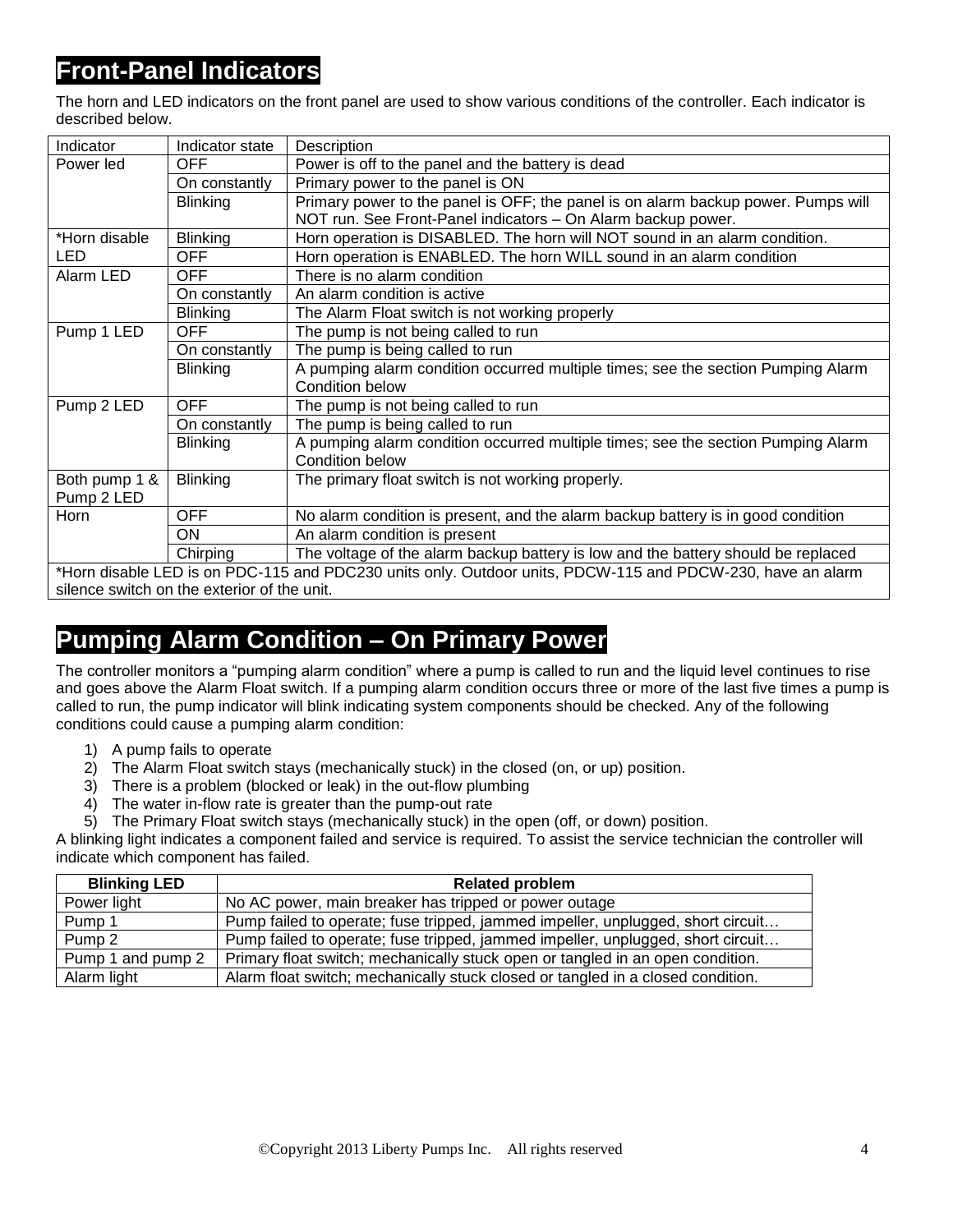#### **Operator Controls – On Primary Power**

An operator has access to front – panel push-button controls to change the horn enable status, to test the alarm circuits, and to manually run the pumps. Each pump is protected by a manual resettable fuse; the fuses are located on the side panel.

| Control Push-                                                                                     | <b>Existing Conditions(s)</b>                        | <b>Action When Pressed</b>                                       |  |
|---------------------------------------------------------------------------------------------------|------------------------------------------------------|------------------------------------------------------------------|--|
| button                                                                                            |                                                      |                                                                  |  |
| *HORN ENABLE                                                                                      | <b>HORN DISABLED</b>                                 | Horn Disable indicator will turn OFF and the horn be Enabled     |  |
| / DISABLE                                                                                         | indicator is blinking                                |                                                                  |  |
|                                                                                                   | <b>HORN DISABLE</b>                                  | Horn Disable indicator will start blinking and the horn will be  |  |
|                                                                                                   | indicator is OFF.                                    | disabled for 12 hours. After 12 hours, the indicator will turn   |  |
|                                                                                                   |                                                      | OFF automatically and the horn will then be Enabled.             |  |
| <b>ALARM TEST</b>                                                                                 |                                                      | Alarm indicator, auxiliary relay, and horn (if enabled) turn On. |  |
|                                                                                                   |                                                      | These actions remain until the button is released.               |  |
| <b>MANUAL RUN</b>                                                                                 | A pump is running                                    | The pump that is running will be turned OFF; the next pump in    |  |
|                                                                                                   |                                                      | sequence will be turned ON. That pump will remain on as long     |  |
|                                                                                                   |                                                      | as the button is held. When the button is released, that pump    |  |
|                                                                                                   |                                                      | will turn off if the condition calling for a pump to run is no   |  |
|                                                                                                   |                                                      | longer present.                                                  |  |
|                                                                                                   | Neither pump is running                              | The next pump in sequence will be turned ON and will remain      |  |
|                                                                                                   |                                                      | on Until the button is released.                                 |  |
| <b>SYSTEM</b>                                                                                     | Alarm, Pump 1 and / or                               | The system will reset and the Alarm, Pump 1 and / or Pump 2      |  |
| <b>RESET</b>                                                                                      | Pump 2 LED's are                                     | LED's will stop blinking.                                        |  |
|                                                                                                   | blinking                                             |                                                                  |  |
| <b>FUSE</b>                                                                                       | Blown fuse                                           | Manual resettable fuse                                           |  |
| *Horn disable LED is on PDC-115 and PDC230 units only. Outdoor units, PDCW-115 and PDCW-230, have |                                                      |                                                                  |  |
|                                                                                                   | an alarm silence switch on the exterior of the unit. |                                                                  |  |

#### **General operation – On Alarm Backup Power**

On alarm backup power, the controller CANNOT run the pumps. Pumps will ONLY operate when primary (115Vac or 230Vac) is supplied to the control panel.

The Alarm Float switch mounted in the tank is used to monitor liquid level to possibly indicate when an alarm level might be reached. The Pump Float switch is not used when the panel is on alarm backup power, since pumps cannot operate.

Front panel indicator show various operating conditions like alarm status, horn disable status, and other conditions. Operator push-button controls are available to manually test the alarm circuits, and to disable the alarm horn.

When the liquid level drops below the Alarm Float, the switch will be open and there is no alarm condition; when the liquid level rises above the ALARM Float, the switch will be CLOSED and an alarm condition will be indicated.

#### **Alarm Operation – On Alarm Backup power**

While on alarm backup power, if water fills the tank and the liquid level rises above the Alarm Float, the float switch will be ON and an alarm condition is activated. The following occurs when an alarm condition activates:

- 1) The alarm indicator on the front panel of the controller will blink.
- 2) The auxiliary relay will activate once for one minute, closing its normally open contacts and opening its normally closed contacts, then will de-activate.
- 3) If the horn is enabled (i.e. its indicator is NOT blinking) the horn will beep.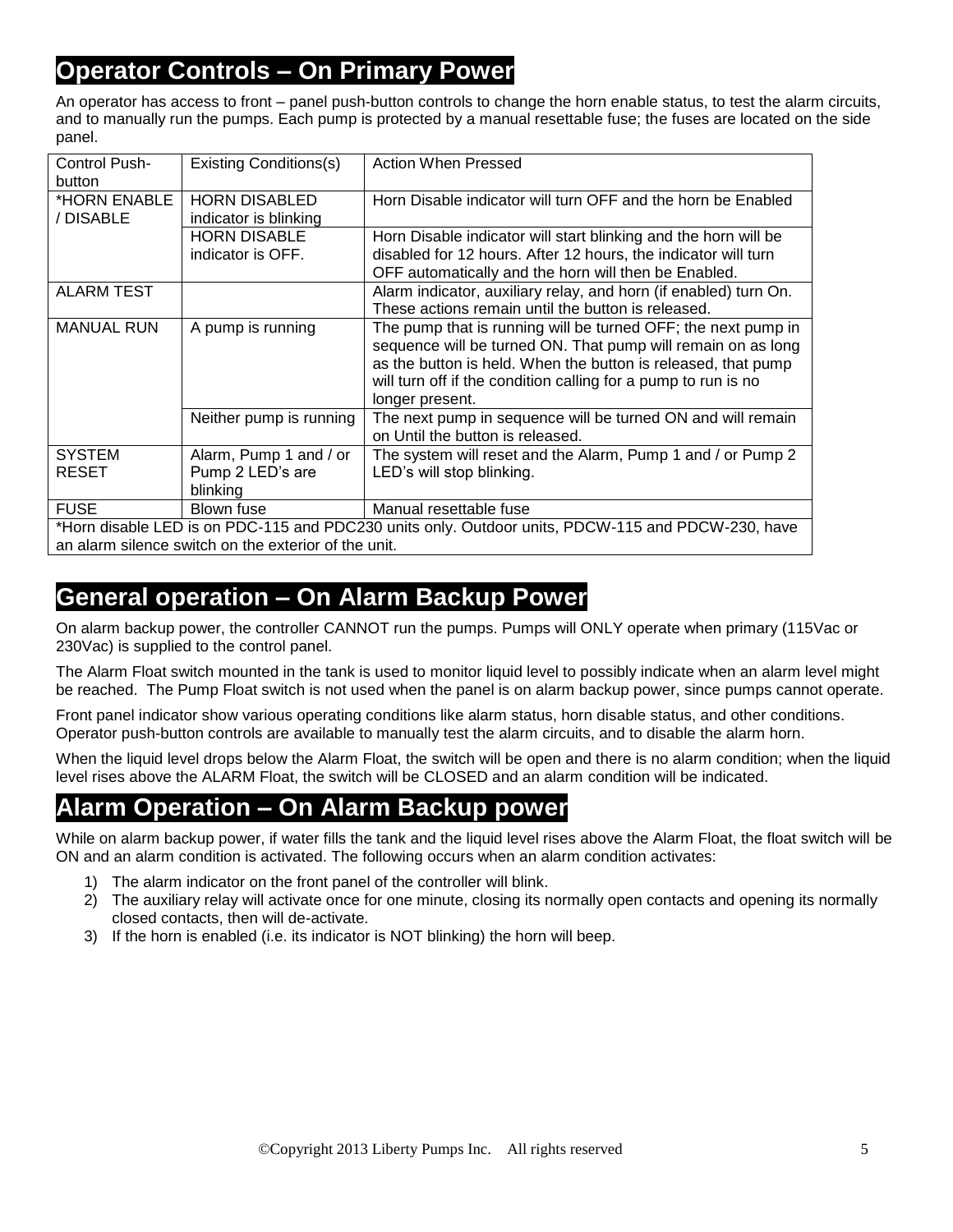#### **Operator Controls – On Alarm Backup Power**

The operator has access to front – panel push – button controls to change the horn enable status, to test the alarm circuits, and to manually run the pumps.

| Control Push-<br>button   | <b>Existing Condition(s)</b>                 | <b>Action When Pressed</b>                                                                                                                                                                |
|---------------------------|----------------------------------------------|-------------------------------------------------------------------------------------------------------------------------------------------------------------------------------------------|
| *HORN ENABLE<br>/ DISABLE | <b>HORN DISABLE</b><br>indicator is blinking | Horn Disable indicator will stop blinking and the horn will be enabled.                                                                                                                   |
|                           | <b>HORN DISABLE</b><br>indicator is OFF      | Horn disabled indicator will start blinking and the horn will be disabled for<br>12 hours. After 12 hours, the indicator will turn off automatically and the<br>horn will then be enabled |
| ALARM TEST                |                                              | Horn, alarm indicator, and auxiliary relay will turn on. They will remain in<br>that state until the button is released                                                                   |
| <b>MANUAL RUN</b>         |                                              | The button press is ignored due to lack of primary power.<br>*Hang disable LED is an DDO 44F and DDO000 with subs Outdoor with DDOM 44F and DDOM 000 basis an alam                        |

\*Horn disable LED is on PDC-115 and PDC230 units only. Outdoor units, PDCW-115 and PDCW-230, have an alarm silence switch on the exterior of the unit.

#### **Front-Panel Indicators – On Alarm Backup Power (9 volt battery)**

The horn and LED indicators on the front panel, are used to show various conditions in the controller. Each indicator is described below.

| Indicator                                                                                                  | <b>Indicator State</b> | Description                                                                       |  |  |
|------------------------------------------------------------------------------------------------------------|------------------------|-----------------------------------------------------------------------------------|--|--|
| <b>POWER</b>                                                                                               | Off                    | Power is off to the panel and the backup alarm battery is dead.                   |  |  |
| <b>LED</b>                                                                                                 | <b>Blinking</b>        | Primary power to the panel is Off; the panel is on alarm backup power. Pumps will |  |  |
|                                                                                                            |                        | NOT run. See the section on Alarm Backup Power.                                   |  |  |
| *Horn                                                                                                      | Off                    | Horn operation is Enabled. The horn Will beep on and off in an alarm condition.   |  |  |
| Disable LED                                                                                                | <b>Blinking</b>        | Horn operation is Disabled.                                                       |  |  |
| Alarm LED                                                                                                  | Off                    | There is no alarm condition.                                                      |  |  |
|                                                                                                            | <b>Blinking</b>        | An alarm condition is active.                                                     |  |  |
| PUMP <sub>1</sub>                                                                                          | <b>OFF</b>             | The Pump 1 indicator will always be OFF when on alarm backup power.               |  |  |
| LED                                                                                                        |                        |                                                                                   |  |  |
| PUMP <sub>2</sub>                                                                                          | <b>OFF</b>             | The Pump 2 indicator will always be OFF when on alarm backup power.               |  |  |
| <b>LED</b>                                                                                                 |                        |                                                                                   |  |  |
| <b>HORN</b>                                                                                                | <b>OFF</b>             | No alarm condition is present.                                                    |  |  |
|                                                                                                            | <b>BEEPING</b>         | An alarm condition is present.                                                    |  |  |
| *Horn disable LED is on PDC-115 and PDC230 units only. Outdoor units, PDCW-115 and PDCW-230, have an alarm |                        |                                                                                   |  |  |

silence switch on the exterior of the unit.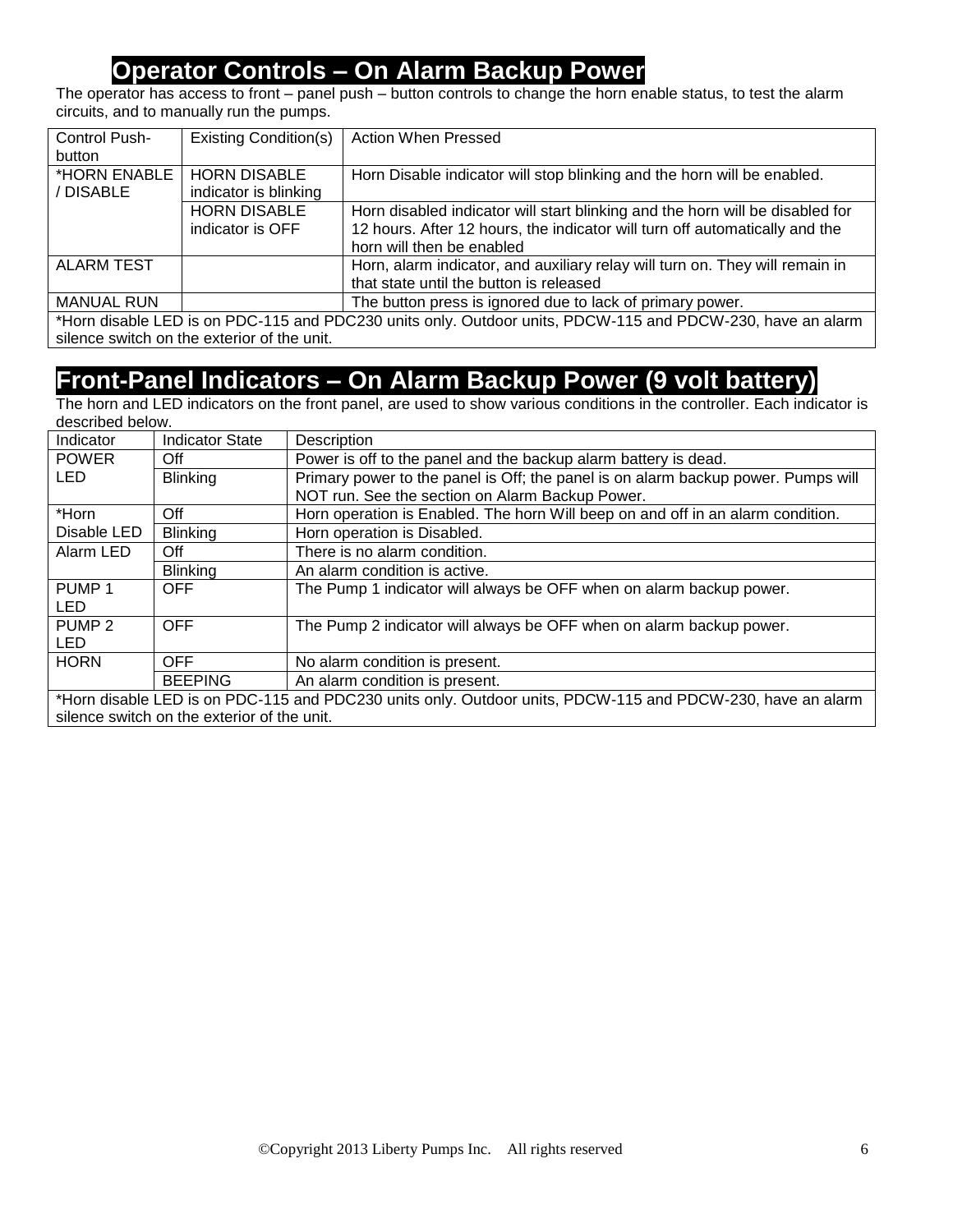# **Pumps**

**Manual de instalación bandaires de la propia de instalación** en el propia de la propia de la propia de la propia de la propia de la propia de la propia de la propia de la propia de la propia de la propia de la propia de

## **ProVore® Duplex Control**

**Modelos para interiores:**

- PDC-115 115 Voltios
- PDC-230 230 Voltios

### **Modelos para exteriores:**

- PDCW-115 115 Voltios
- PDCW-230 230 Voltios

Diseñados para usarse con las bombas Liberty Bombas trituradoras residenciales ProVore® de 1 hp

## **Índice**

- **0.)** Información general
- **1.)** Operación general Con energía primaria (115 VCA o 230 VCA)
- **2.)** Operación de la alarma
- **3.)** Indicadores del panel delantero
- **4.)** Condición de alarma al bombear Con energía primaria
- **5.)** Controles del operador Con energía primaria
- **6.)** Operación general Con energía de alarma de respaldo
- **7.)** Operación de la alarma Con energía de alarma de respaldo
- **8.)** Controles del operador Con energía de alarma de respaldo
- **9.)** Indicadores del panel delantero Con energía de alarma de respaldo (batería de 9 voltios)

## **IMDS**

7000 Apple Tree Avenue Bergen, NY 14416 Teléfono: (800) 543-2550 Fax: (585) 494-1839 www.libertypumps.com

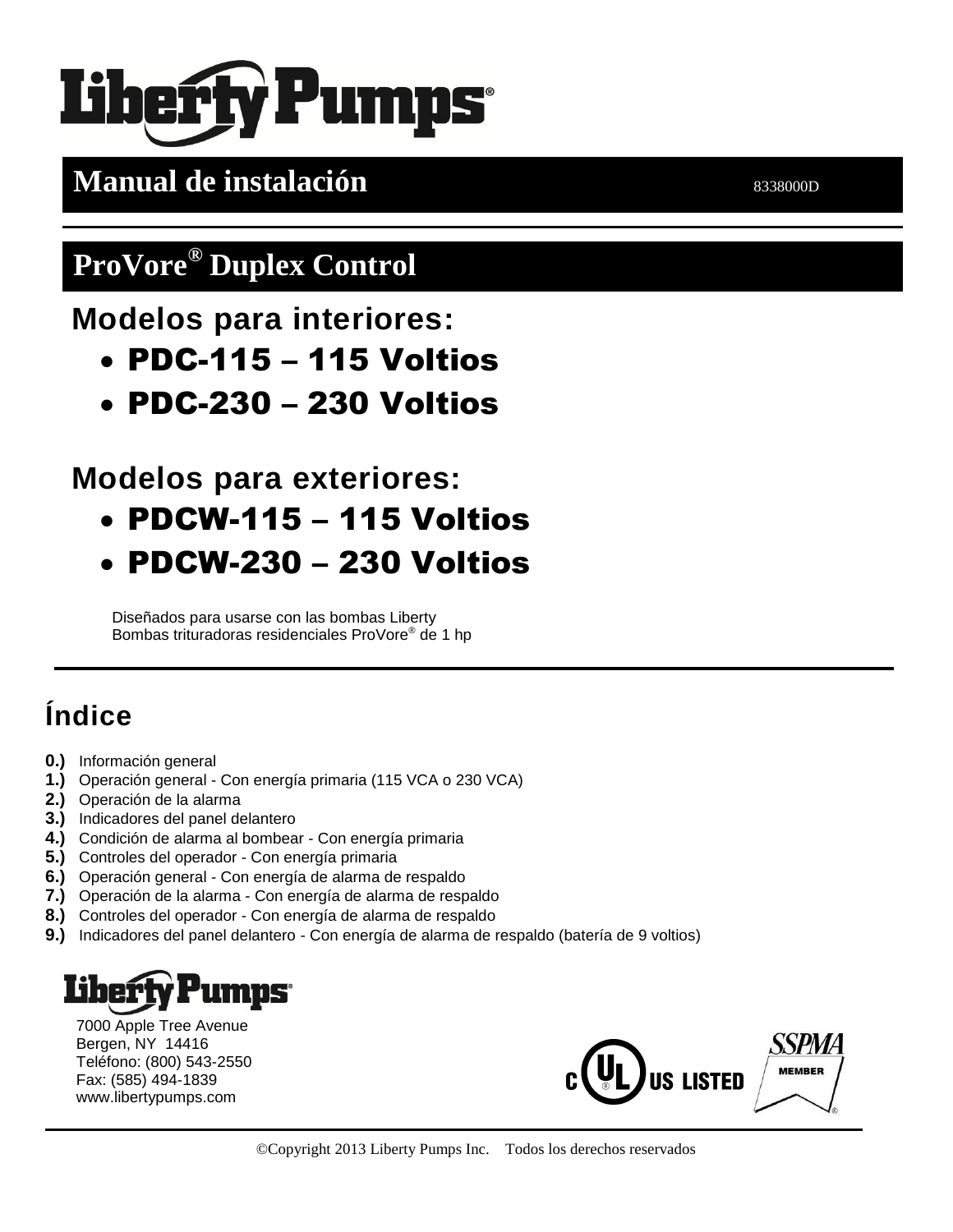#### **Información general**

Lea con atención estas instrucciones antes de instalar la unidad. Todas las bombas de Liberty se someten individualmente a pruebas en fábrica para garantizar un funcionamiento adecuado. Siga estas instrucciones al pie de la letra para prevenir problemas de funcionamiento y asegurar años de servicio satisfactorio.

#### **ADVERTENCIA**

- **Riesgo de descarga eléctrica**. Desconecte siempre el controlador de la fuente de alimentación antes de abrir el chasis.
- Este controlador viene con un conductor de conexión a tierra y un enchufe de toma a tierra. Conecte la bomba a un tomacorriente a tierra debidamente conectado a tierra para evitar el riesgo de descargas eléctricas.
- NO derive los cables de puesta a tierra ni retire las clavijas a tierra de los enchufes.
- Con este controlador hay que utilizar un circuito derivado independiente, debidamente conectado tierra y con fusibles adecuados. Asegúrese que la fuente de potencia tenga suficiente capacidad para cumplir los requisitos de voltaje y amperaje indicados en la placa de las bombas.
- El tomacorriente deberá encontrarse al alcance del cable de alimentación y a 1.2 m (4 pies) como mínimo por encima del nivel del piso para evitar riesgos en caso de inundación. NO use cables de extensión.
- Se deberá instalar la unidad según las disposiciones del Código eléctrico nacional (NEC, por sus siglas en inglés), el Código unificado de plomería, el Código internacional de plomería, y todos los códigos y regulaciones locales que correspondan.
- NO use este producto para líquidos inflamables o corrosivos.
- NO use este producto en aplicaciones en las que el contacto humano con el fluido bombeado sea común (por ejemplo, piscinas, fuentes, etc.).



El sistema ProVore® de control doble (serie PDC) monitorea la operación de dos bombas trituradoras ProVore® . El sistema de control viene en dos partes, el controlador con interfaz de usuario y los interruptores del flotador montados dentro de la cubeta. El sistema P680 incluye dos bombas ProVore® y dos interruptores para la esfera del flotador. Los dos interruptores para la esfera del flotador están conectados de tal manera que solamente tres cables salen de la tapa. Los tres cables, dos cables de alimentación de la bomba y el cable de control deben conectarse dentro de la caja del controlador para los modelos interiores, PDC-115 y PDC-230. Las unidades exteriores requieren cableado, los extremos de tapón de las bombas y el interruptor debe estar apagado y desforrados adecuadamente. La caja de control monitorea el nivel de líquido en la cubeta y alterna las dos bombas trituradoras en cada ciclo, de tal manera que ambas mantengan un nivel de desgaste equitativo. En caso de que falle una bomba, el sistema cambiará automáticamente a la otra bomba. En la cara del controlador encontrará diversas luces LED y pulsadores que permiten al usuario monitorear y controlar el sistema. Ambos controladores requieren un circuito dedicado con la capacidad de amperaje adecuada. El modelo PDC(W)-115 requiere 115 V, 20 amp de servicio, mientras que el modelo PDC(W)-230 es de 230 V, 15 amp.



©Copyright 2013 Liberty Pumps Inc. Todos los derechos reservados 2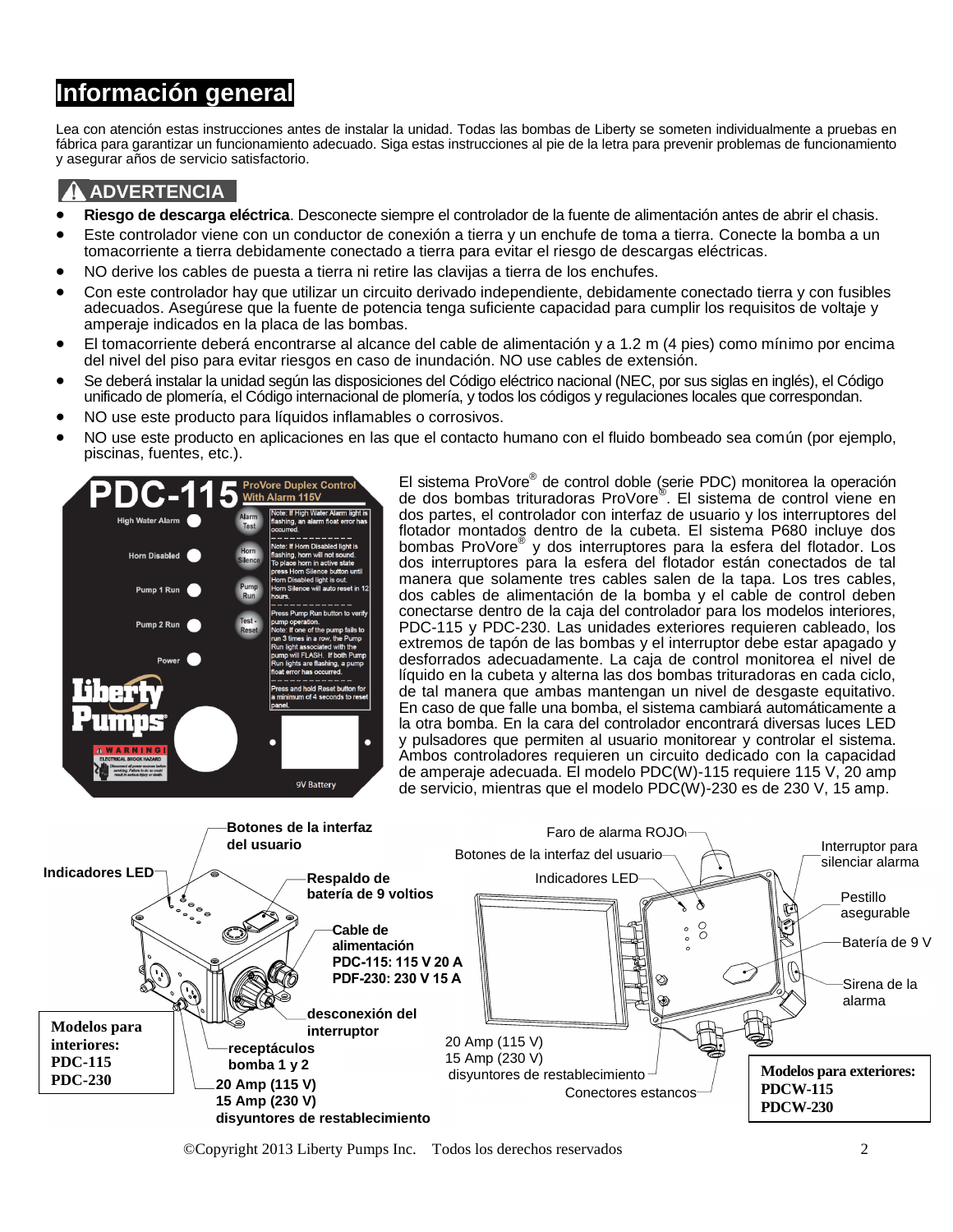

Modelos: Los modelos PDCW-115 Y PDCW-230 requieren cableado, el panel interior debe retirarse para brindar acceso a los bloques de terminales dentro del panel. El tapón de las bombas y el interruptor deben estar desconectados y los cables desforrados. Pase los cables junto con la energía entrante, a través de los bujes de alivio de la protección contra tirones de agua y cablee en el bloque de terminales montado en el panel PDC. Se incluye un plano esquemático del cableado a un lado del bloque de terminales. El panel tiene un bloque de terminales secundario para contactos auxiliares, si se requiere.

Por lo general, el controlador opera con energía primaria (115 VCA o 230 VCA), pero si falla esa energía, una batería interna de 9 V permite al controlador monitorear el nivel de líquido y activar la alarma, en caso de ser necesario.

Cuando se utiliza la energía de la alarma de respaldo (9 V), el controlador no puede operar las bombas. Las bombas solamente operarán cuando se suministre energía primaria al panel de control.

Cuando se utiliza la energía de la alarma de respaldo, el operador puede probar los circuitos de la alarma y cambiar el estado de habilitar/inhabilitar la sirena. Como las bombas no funcionan cuando el controlador está funcionando con la energía de la alarma de respaldo, la función de operación manual no va a funcionar.

#### **Operación general - Con energía primaria (115 VCA o 230 VCA)**

El panel PDC controla la operación de dos bombas trituradoras ProVore® en una aplicación de fase de descenso en vacío. Se montan dos flotadores a una barra: un interruptor del flotador de control de la bomba principal y un interruptor del flotador de la alarma. En el panel delantero del controlador se encuentran indicadores que muestran diversas condiciones de operación, como estado de funcionamiento de la bomba, estado de la alarma, estado para habilitar/inhabilitar la sirena y otras condiciones. El operador tiene disponibles controles de botones para hacer funcionar las bombas manualmente, probar la alarma manualmente, e inhabilitar o habilitar la sirena de la alarma, así como para reiniciar el sistema. Las dos bombas tienen protección individual con un fusible de reinicio manual para aislar una bomba que falle.

Cuando el agua que entra activa el interruptor de la bomba principal, el controlador energizará una de las bombas. Normalmente, el nivel de agua en el drenaje bajará mientras la bomba esté funcionando; la bomba se apagará cuando el interruptor de la bomba principal se mueva a la posición de apagado. En el siguiente ciclo de bombeo, el controlador activará la siguiente bomba en secuencia empezando por la que funcionaba anteriormente, generando una redundancia de bombeo en el sistema. El controlador seguirá alternando las bombas en cada ciclo.

#### **Operación de la alarma**

En caso de que el agua llene el tanque con más rapidez de lo que puede bombear, o si una bomba falla, el nivel puede llegar a un punto de activación de la alarma al activar el interruptor del flotador de alarma. Cuando se activa una condición de alarma ocurre lo siguiente:

- 1) La bomba que funciona (o que debería funcionar) se apaga y la siguiente bomba en la secuencia se enciende.
- 2) Si el flotador de la alarma se mantiene cerrado (en la posición hacia arriba) por 4 segundos, el indicador de la alarma en el panel delantero del controlador se encenderá sin destellar.
- 3) Se activará el relevo auxiliar, cerrando sus contactos normalmente abiertos y abriendo sus contactos normalmente cerrados.
- 4) Si se habilita la sirena (es decir, su indicador NO destella), sonará la sirena.

Nota: una condición de alarma se mantendrá activa hasta que el nivel del líquido quede por debajo del interruptor del flotador de la bomba. Cuando eso pase, ocurrirá lo siguiente: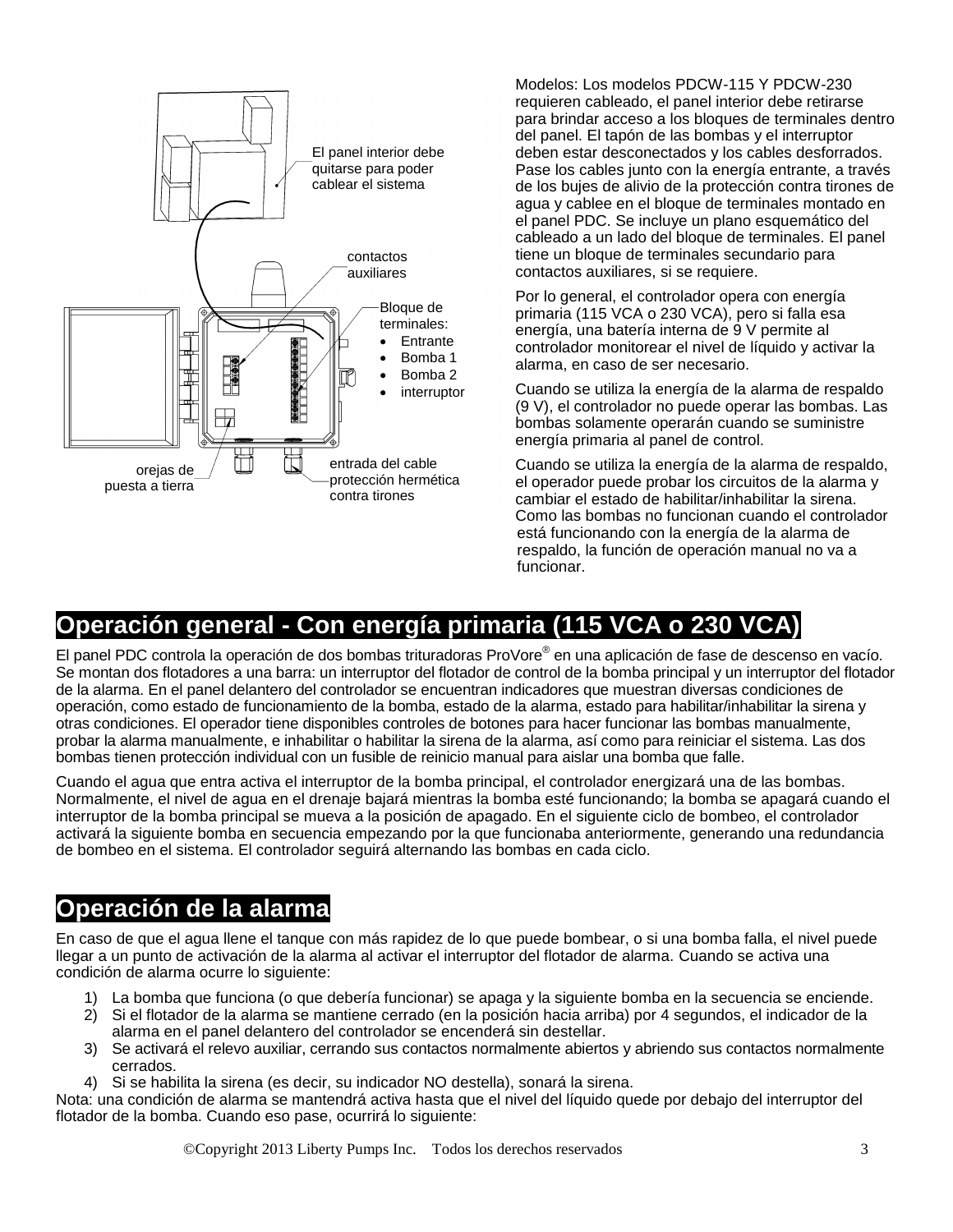- 1) La bomba en funcionamiento se apagará.
- 2) El indicador de alarma del panel delantero se apagará.
- 3) El relevo auxiliar se desactivará.
- 4) La sirena (si está encendida) se apagará.

Si el flotador de la alarma se mantiene cerrado (en la posición hacia arriba) durante 6 horas, pero el interruptor del flotador primario está abierto (en la posición hacia abajo), la luz de la alarma destellará y la bomba se apagará. Esta función impide que la bomba funcione de manera indefinida.

#### **Indicadores del panel delantero**

La sirena y los indicadores de LED del panel delantero se usan para mostrar diversas condiciones del controlador. Cada indicador se describe a continuación.

| Indicador                                                                                                    | Estado del    | Descripción                                                                             |  |
|--------------------------------------------------------------------------------------------------------------|---------------|-----------------------------------------------------------------------------------------|--|
| LED de                                                                                                       | indicador     |                                                                                         |  |
|                                                                                                              | Apagada       | La energía al panel está desconectada y la batería está descargada                      |  |
| energía                                                                                                      | Encendido     | La energía principal al panel está activada                                             |  |
|                                                                                                              | continuamente |                                                                                         |  |
|                                                                                                              | Intermitente  | La energía primaria hacia el panel está apagada; el panel funciona con energía de la    |  |
|                                                                                                              |               | alarma de respaldo. Las bombas NO funcionarán. Vea los indicadores del panel            |  |
|                                                                                                              |               | delantero - Con energía de la alarma de respaldo.                                       |  |
| *LED para                                                                                                    | Intermitente  | Se INHABILITA la operación de la sirena. La sirena NO sonará en una condición de        |  |
| inhabilitar la                                                                                               |               | alarma.                                                                                 |  |
| sirena                                                                                                       | Apagada       | Se HABILITA la operación de la sirena. La sirena SONARÁ en una condición de             |  |
|                                                                                                              |               | alarma                                                                                  |  |
| LED de                                                                                                       | Apagada       | No hay condición de alarma                                                              |  |
| alarma                                                                                                       | Encendido     | Una condición de alarma está activa                                                     |  |
|                                                                                                              | continuamente |                                                                                         |  |
|                                                                                                              | Intermitente  | El interruptor del flotador de la alarma no funciona adecuadamente                      |  |
| LED de la                                                                                                    | Apagada       | No se manda señal a la bomba para que funcione                                          |  |
| bomba 1                                                                                                      | Encendido     | Se manda señal a la bomba para que funcione                                             |  |
|                                                                                                              | continuamente |                                                                                         |  |
|                                                                                                              | Intermitente  | Ocurrió varias veces una condición de alarma en el bombeo; vea más adelante la          |  |
|                                                                                                              |               | sección de Condiciones de alarma en el bombeo                                           |  |
| LED de la                                                                                                    | Apagada       | No se manda señal a la bomba para que funcione                                          |  |
| bomba 2                                                                                                      | Encendido     | Se manda señal a la bomba para que funcione                                             |  |
|                                                                                                              | continuamente |                                                                                         |  |
|                                                                                                              | Intermitente  | Ocurrió varias veces una condición de alarma en el bombeo; vea más adelante la          |  |
|                                                                                                              |               | sección de Condiciones de alarma en el bombeo                                           |  |
| LED de la                                                                                                    | Intermitente  | El interruptor del flotador principal no funciona adecuadamente.                        |  |
| bomba 1 y de                                                                                                 |               |                                                                                         |  |
| la bomba 2                                                                                                   |               |                                                                                         |  |
| Sirena                                                                                                       | Apagada       | No hay condiciones de alarma presentes, y la batería de respaldo de la alarma está      |  |
|                                                                                                              |               | en buenas condiciones                                                                   |  |
|                                                                                                              | Encendida     | Existe una condición de alarma                                                          |  |
|                                                                                                              | Chirrido      | El voltaje de la batería de respaldo de la alarma está bajo y debe cambiarse la batería |  |
| *El LED para inhabilitar la sirena está solamente en las unidades PDC-115 y PDC230. Las unidades exteriores, |               |                                                                                         |  |
| PDCW-115 y PDCW-230, tienen un interruptor para silenciar la alarma en la parte exterior de la unidad.       |               |                                                                                         |  |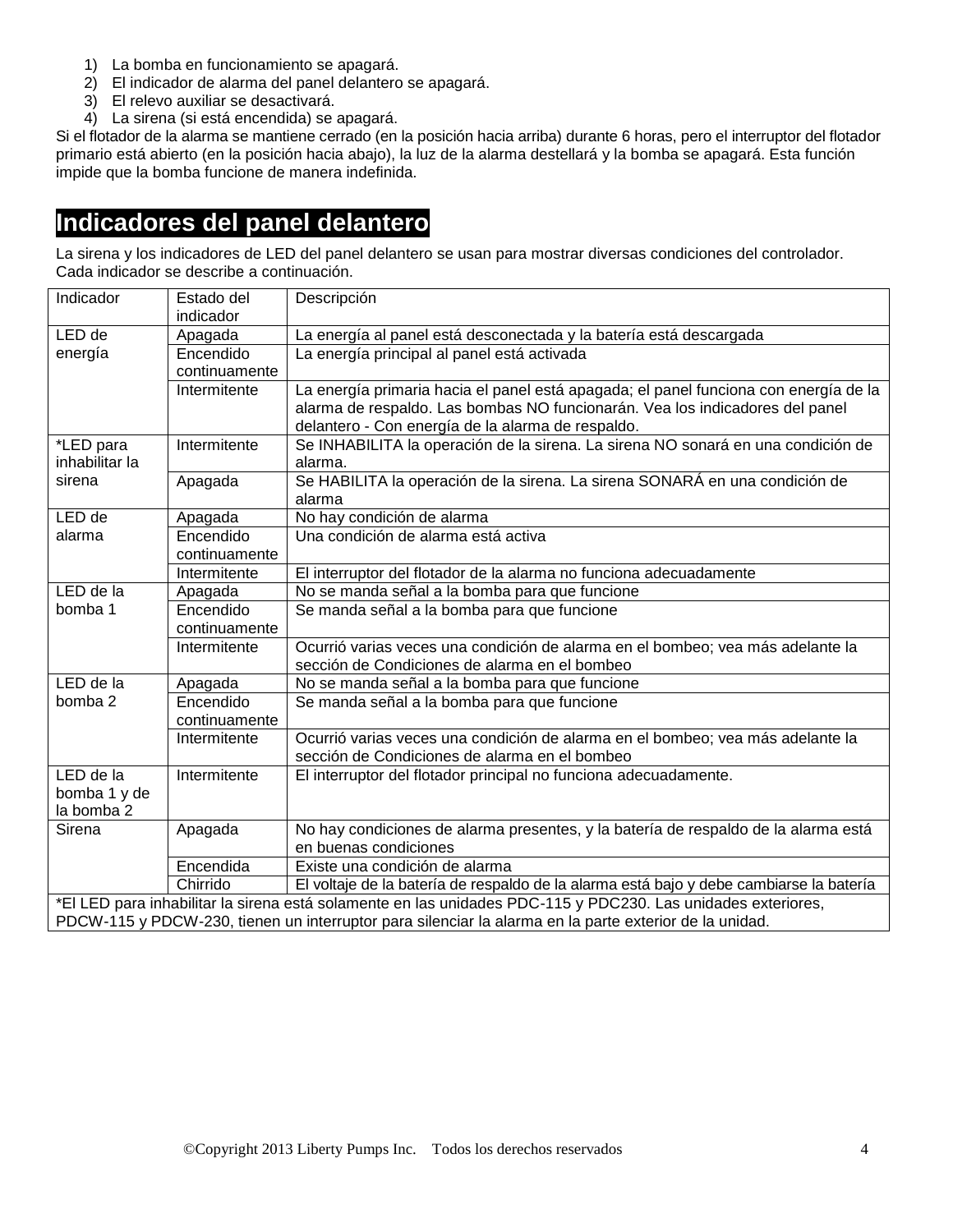#### **Condición de alarma al bombear - Con energía primaria**

El controlador monitorea una "condición de alarma en el bombeo", donde se pide que funcione una bomba y el nivel de líquido sigue subiendo y sobrepasa el interruptor del flotador de alarma. Si ocurre una condición de alarma en el bombeo tres o más de las últimas cinco veces que se pidió que funcionara la bomba, el indicador de la bomba destellará indicando que se deben comprobar los componentes del sistema. Cualquiera de las siguientes condiciones puede provocar una condición de alarma en el bombeo:

- 1) Una bomba no funciona
- 2) El interruptor del flotador de alarma se queda (pegado mecánicamente) en la posición cerrada (encendido, o arriba).
- 3) Existe un problema (bloqueo o fuga) en la plomería de flujo saliente
- 4) El caudal de agua entrante es mayor que la tasa de bombeo saliente.
- 5) El interruptor del flotador primario se queda (pegado mecánicamente) en la posición de abierto (apagado, o abajo).

Una luz intermitente indica que falló un componente y que requiere mantenimiento. Para asistir al técnico de servicio, el controlador indicará el componente que ha fallado.

| <b>LED</b> intermitente | Problema relacionado                                                                |
|-------------------------|-------------------------------------------------------------------------------------|
| Luz de energía          | No hay energía de CA, el disyuntor se ha disparado o se interrumpió la electricidad |
| Bomba 1                 | La bomba no operó, el fusible de desconectó, el impulsor se trabó, desconectó,      |
|                         | hubo un corto circuito                                                              |
| Bomba 2                 | La bomba no operó, el fusible de desconectó, el impulsor se trabó, desconectó,      |
|                         | hubo un corto circuito                                                              |
| Bomba 1 y bomba 2       | Interruptor del flotador primario; se quedó mecánicamente abierto o se enredó en    |
|                         | una condición de abierto.                                                           |
| Luz de alarma           | Interruptor del flotador de alarma; se quedó mecánicamente cerrado o se enredó      |
|                         | en una condición de cerrado.                                                        |

#### **Controles del operador - Con energía primaria**

Un operador tiene acceso a los controles de botón del panel delantero para cambiar el estado de habilitar la sirena, para probar los circuitos de la alarma y para activar manualmente las bombas. Cada bomba está protegida por un fusible reiniciable manualmente; los fusibles se encuentran en el panel lateral.

| Botón de control                                                                                             | Condiciones existentes    | Acción al presionar                                               |  |
|--------------------------------------------------------------------------------------------------------------|---------------------------|-------------------------------------------------------------------|--|
| *HABILITAR/INHABILITAR                                                                                       | El indicador SIRENA       | El indicador para inhabilitar sirena se apagará y se habilitará   |  |
| <b>SIRENA</b>                                                                                                | <b>INHABILITADA</b> está  | la sirena                                                         |  |
|                                                                                                              | destellando               |                                                                   |  |
|                                                                                                              | El indicador              | El indicador Inhabilitar sirena comenzará a destellar y la sirena |  |
|                                                                                                              | <b>INHABILITAR SIRENA</b> | estará inhabilitada 12 horas. Después de 12 horas, el indicador   |  |
|                                                                                                              | está APAGADO.             | se apagará AUTOMÁTICAMENTE y se habilitará la sirena.             |  |
| PRUEBA DE LA ALARMA                                                                                          |                           | Se encienden el indicador de alarma, el relevo auxiliar y la      |  |
|                                                                                                              |                           | sirena (si está habilitada). Estas acciones continuarán hasta     |  |
|                                                                                                              |                           | soltar el botón.                                                  |  |
| OPERACIÓN MANUAL                                                                                             | Una bomba está            | La bomba que funcione se apaga y la siguiente bomba en la         |  |
|                                                                                                              | funcionando               | secuencia se enciende. La bomba se mantendrá encendida            |  |
|                                                                                                              |                           | mientras se mantenga presionado el botón. Cuando se suelta        |  |
|                                                                                                              |                           | el botón, esa bomba se apagará si la condición que solicita       |  |
|                                                                                                              |                           | que funcione la bomba ya no está presente.                        |  |
|                                                                                                              | Ninguna bomba             | La siguiente bomba en la secuencia se encenderá y se              |  |
|                                                                                                              | funciona                  | mantendrá encendida hasta que se suelte el botón.                 |  |
| <b>REINICIO DEL SISTEMA</b>                                                                                  | LED intermitente de       | El sistema se reinicia y dejarán de destellar los LED de alarma,  |  |
|                                                                                                              | alarma, bomba 1 y/o       | bomba 1 y/o bomba 2.                                              |  |
|                                                                                                              | bomba 2.                  |                                                                   |  |
| <b>FUSIBLE</b>                                                                                               | Fusible fundido           | Fusible reiniciable manualmente                                   |  |
| *El LED para inhabilitar la sirena está solamente en las unidades PDC-115 y PDC230. Las unidades exteriores, |                           |                                                                   |  |
| PDCW-115 y PDCW-230, tienen un interruptor para silenciar la alarma en la parte exterior de la unidad.       |                           |                                                                   |  |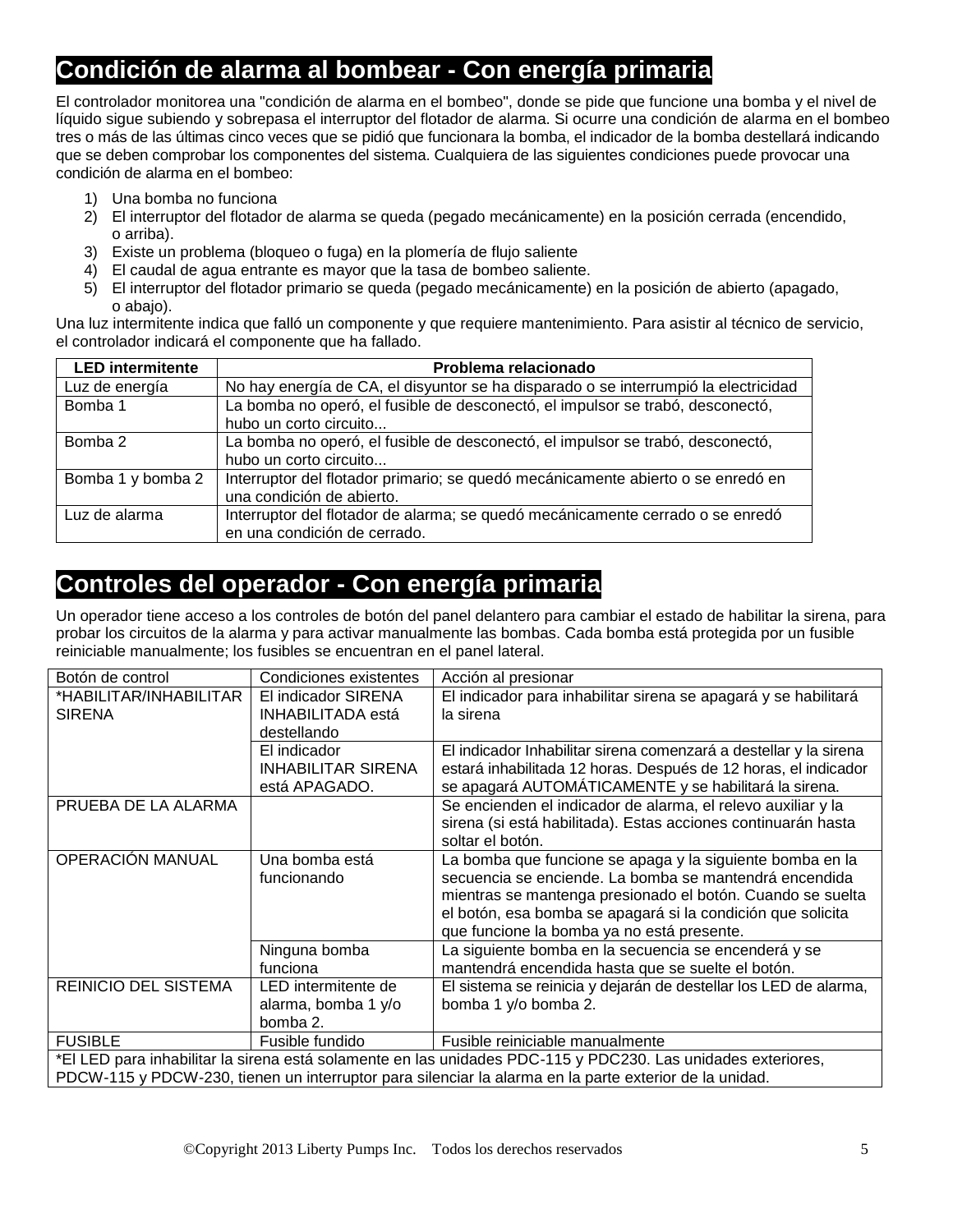#### **Operación general - Con energía de alarma de respaldo**

Con la energía de alarma de respaldo, el controlador NO PUEDE hacer funcionar las bombas. Las bombas funcionarán SOLAMENTE cuando se suministre energía primaria (115 VCA o 230 VCA) al panel de control.

El interruptor del flotador de alarma montado en el tanque se usa para monitorear el nivel de líquido, para indicar posiblemente cuando se pudiera alcanzar un nivel de alarma. El interruptor del flotador de alarma no se usa cuando el panel está con potencia de respaldo de alarma, puesto que las bombas no pueden operar.

El indicador del panel delantero muestra diversas condiciones de operación, como estado de alarma, estado de inhabilitar sirena y otras condiciones. Los controles de botón del operador están disponibles para realizar pruebas manuales a los circuitos de alarma y para inhabilitar la sirena de la alarma.

Cuando el nivel de líquido cae por debajo del flotador de la alarma, el interruptor se abrirá y ya no habrá condición de alarma; cuando el nivel de líquido sube por encima del flotador de ALARMA, el interruptor se CERRARÁ y se indicará una condición de alarma.

#### **Operación de la alarma - Con energía de alarma de respaldo**

Con energía de alarma de respaldo, si el tanque se llena de agua y el nivel de líquido sube por encima del flotador de alarma, el interruptor del flotador se encenderá y se activará una condición de alarma. Cuando se activa una condición de alarma ocurre lo siguiente:

- 1) El indicador de alarma en el panel delantero del controlador va a destellar.
- 2) El relevo auxiliar se activará una vez por un minuto, cerrando sus contactos normalmente abiertos y abriendo sus contactos normalmente cerrados, y luego se desactivará.
- 3) Si la sirena está habilitada (es decir, su indicador NO destella), la sirena va a emitir un sonido.

#### **Controles del operador – Con energía de alarma de respaldo**

El operador tiene acceso a los controles de botones delanteros (del panel) para cambiar el estado de habilitar sirena, para probar los circuitos de la alarma y para operar manualmente las bombas.

| Botón de control                                                                                                                                                                                                       | Condiciones<br>existentes                                                 | Acción al presionar                                                                                                                                                                                  |
|------------------------------------------------------------------------------------------------------------------------------------------------------------------------------------------------------------------------|---------------------------------------------------------------------------|------------------------------------------------------------------------------------------------------------------------------------------------------------------------------------------------------|
| *HABILITAR/INHABILITAR<br><b>SIRENA</b>                                                                                                                                                                                | El indicador<br><b>SIRENA</b><br><b>INHABILITADA</b> está<br>destellando. | El indicador de inhabilitar sirena dejará de destellar y la sirena se<br>habilitará.                                                                                                                 |
|                                                                                                                                                                                                                        | El indicador<br><b>INHABILITAR</b><br>SIRENA está<br>apagado.             | El indicador de sirena inhabilitada dejará de destellar y la sirena<br>estará inhabilitada 12 horas. Después de 12 horas, el indicador se<br>apagará automáticamente y la sirena quedará habilitada. |
| PRUEBA DE LA ALARMA                                                                                                                                                                                                    |                                                                           | La sirena, el indicador de alarma y el relevo auxiliar se encenderán.<br>Se mantendrán en ese estado hasta que se suelte el botón.                                                                   |
| <b>OPERACIÓN MANUAL</b>                                                                                                                                                                                                |                                                                           | Se ignora la presión del botón debido a la falta de energía primaria.                                                                                                                                |
| *El LED para inhabilitar la sirena está solamente en las unidades PDC-115 y PDC230. Las unidades exteriores, PDCW-115<br>y PDCW-230, tienen un interruptor para silenciar la alarma en la parte exterior de la unidad. |                                                                           |                                                                                                                                                                                                      |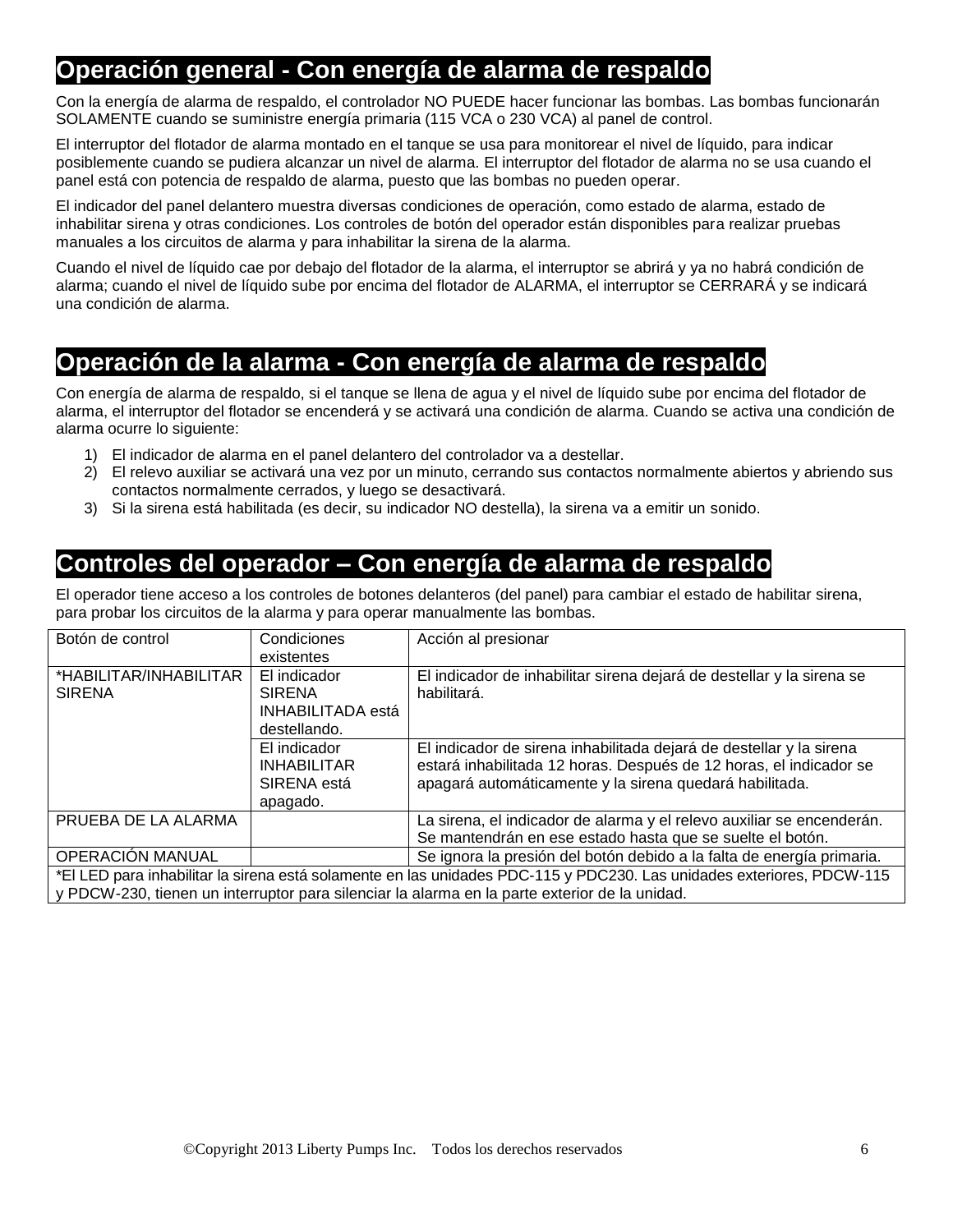#### **Indicadores del panel delantero - Con energía de alarma de respaldo (batería de 9 voltios)**

Los indicadores de sirena y de LED en el panel delantero se usan para mostrar diversas condiciones en el controlador. Cada indicador se describe a continuación.

| Indicador                                                                                              | Estado del     | Descripción                                                                                                  |
|--------------------------------------------------------------------------------------------------------|----------------|--------------------------------------------------------------------------------------------------------------|
|                                                                                                        | indicador      |                                                                                                              |
| LED DE                                                                                                 | Apagada        | No hay potencia en el panel y la batería de respaldo de la alarma está descargada.                           |
| ENERGÍA                                                                                                | Intermitente   | La energía primaria hacia el panel está apagada; el panel funciona con energía de                            |
|                                                                                                        |                | la alarma de respaldo. Las bombas NO funcionarán. Consulte la sección sobre                                  |
|                                                                                                        |                | energía de respaldo de la alarma.                                                                            |
| *LED de                                                                                                | Apagada        | La operación de la sirena está habilitada. La sirena emitirá un sonido intermitente                          |
| sirena                                                                                                 |                | en condición de alarma.                                                                                      |
| inhabilitada                                                                                           | Intermitente   | La operación de la sirena está inhabilitada.                                                                 |
| LED de                                                                                                 | Apagada        | No hay condición de alarma                                                                                   |
| alarma                                                                                                 | Intermitente   | Una condición de alarma está activa.                                                                         |
| LED DE LA                                                                                              | Apagada        | El indicador de la bomba 1 siempre estará apagado al funcionar con energía de                                |
| <b>BOMBA1</b>                                                                                          |                | respaldo de la alarma.                                                                                       |
| LED DE LA                                                                                              | Apagada        | El indicador de la bomba 2 siempre estará apagado al funcionar con energía de                                |
| BOMBA 2                                                                                                |                | respaldo de la alarma.                                                                                       |
| <b>SIRENA</b>                                                                                          | Apagada        | No existe una condición de alarma.                                                                           |
|                                                                                                        | <b>EMITE</b>   | Existe una condición de alarma                                                                               |
|                                                                                                        | <b>SONIDOS</b> |                                                                                                              |
|                                                                                                        |                | *El LED para inhabilitar la sirena está solamente en las unidades PDC-115 y PDC230. Las unidades exteriores, |
| PDCW-115 y PDCW-230, tienen un interruptor para silenciar la alarma en la parte exterior de la unidad. |                |                                                                                                              |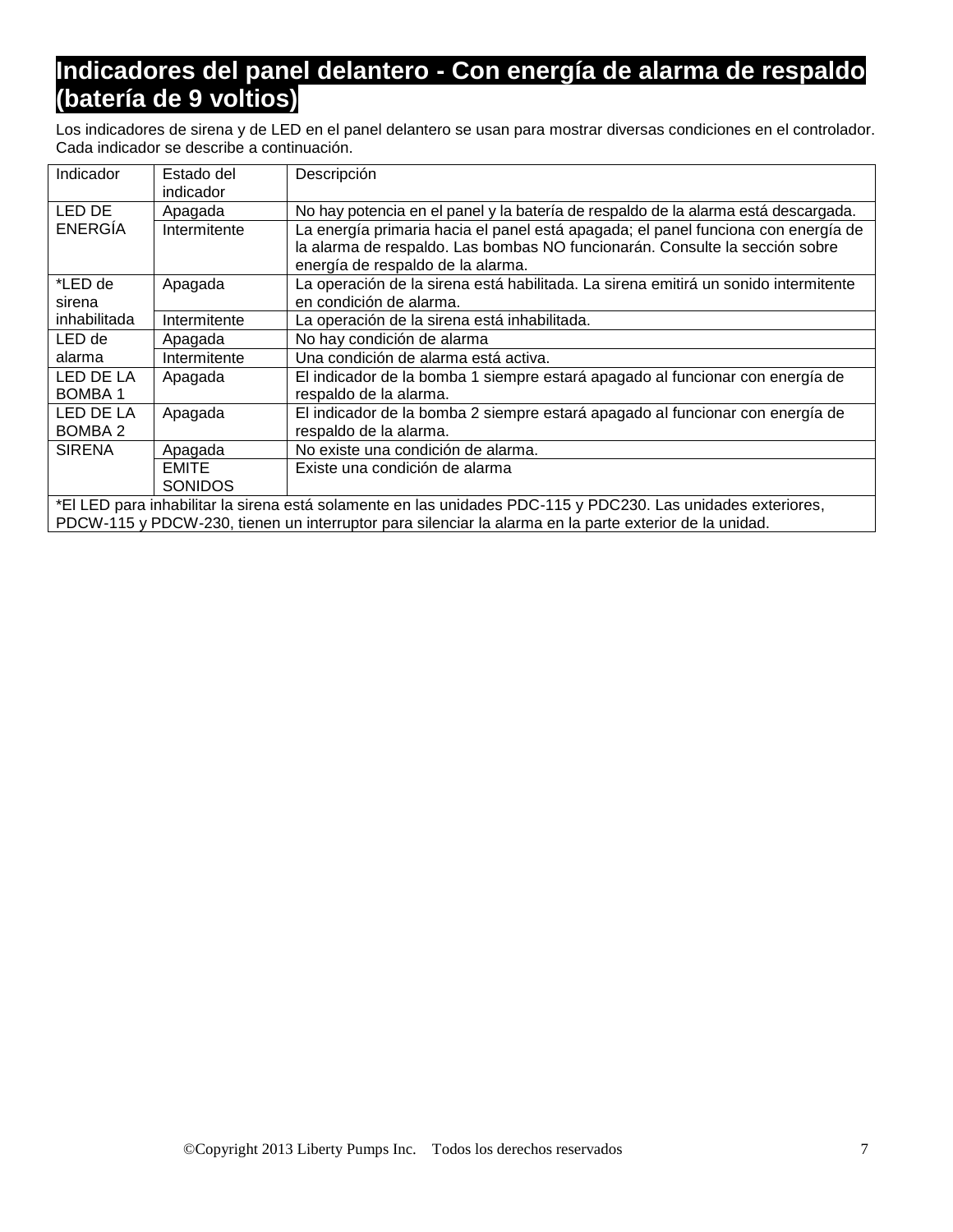# **Pumps**

## **Manuel d'installation** 8338000D

## **Commande de ProVore<sup>MD</sup> double**

### **Modèles intérieurs :**

- PDC-115, 115 volts
- PDC-230, 230 volts

## **Modèles extérieurs :**

- PDCW-115, 115 volts
- PDCW-230, 230 volts

Conçus pour fonctionner avec les pompes broyeuses résidentielles Provore<sup>MD</sup> 1 HP de Liberty Pumps

## **Table des matières**

- **0.)** Renseignements généraux
- **1.)** Fonctionnement, avec source principale d'alimentation électrique (120 V CA ou 230 V CA)
- **2.)** Fonctionnement de l'alarme
- **3.)** Indicateurs du panneau avant
- **4.)** Situation d'alarme pendant le pompage, avec source principale d'alimentation électrique
- **5.)** Commandes de l'opérateur, avec source principale d'alimentation électrique
- **6.)** Fonctionnement, avec alimentation de secours de l'alarme
- **7.)** Fonctionnement de l'alarme, avec alimentation de secours de l'alarme
- **8.)** Commandes de l'opérateur, avec alimentation de secours de l'alarme
- **9.)** Indicateurs du panneau avant, avec alimentation de secours de l'alarme (pile de 9 volts)

## **umps**

7000 Apple Tree Avenue Bergen, NY 14416, USA Téléphone : 1 800 543-2550 Télécopieur : 585 494-1839 www.libertypumps.com

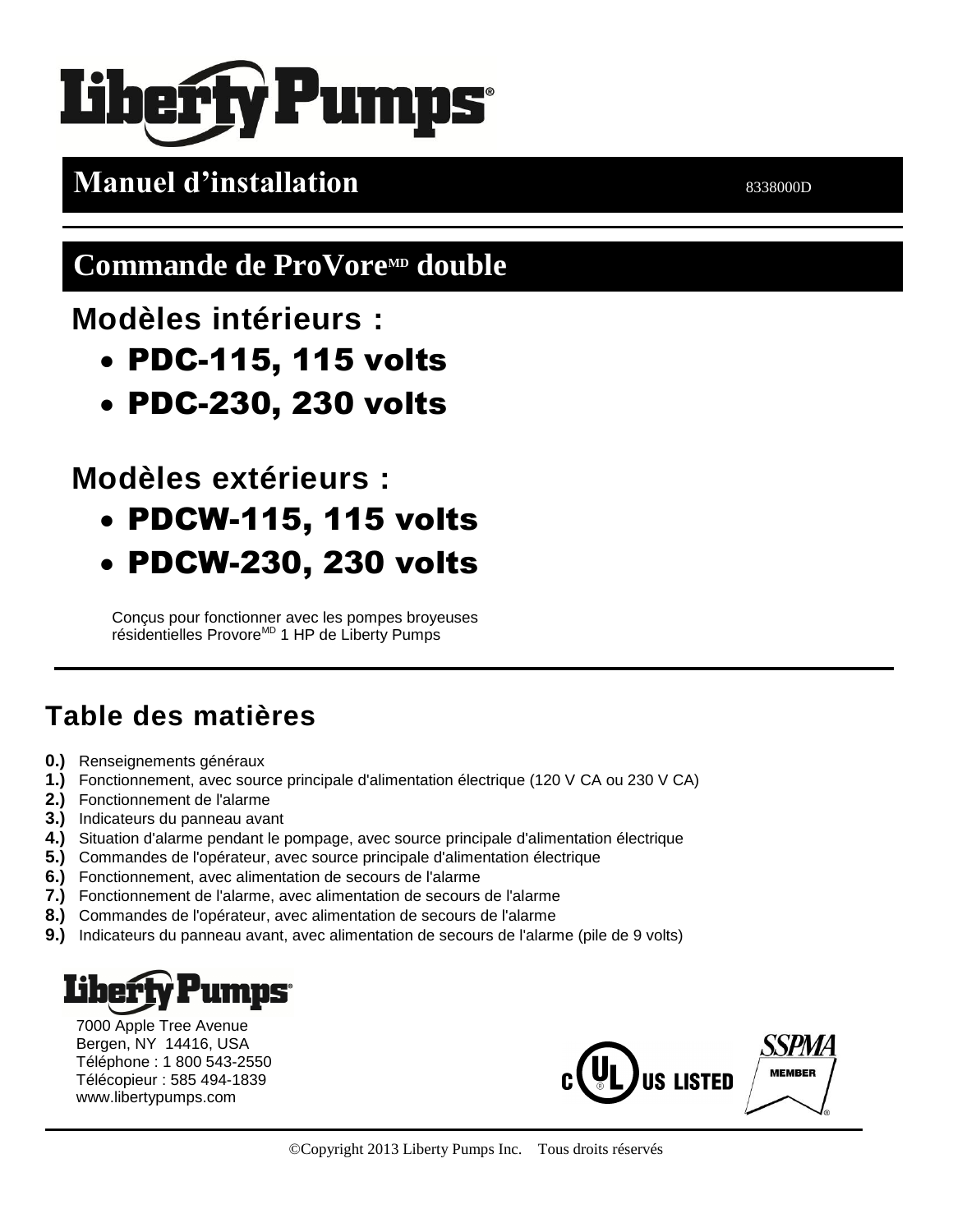#### **Renseignements généraux**

Lire attentivement les directives avant d'effectuer l'installation. Chaque pompe de marque Liberty est testée individuellement en usine pour assurer un bon fonctionnement. Le fait de suivre ces directives à la lettre éliminera les risques de dysfonctionnement et assurera des années de fonctionnement sans soucis.

#### **A AVERTISSEMENT**

- **Danger d'électrocution**. Toujours débrancher le régulateur de la source d'alimentation avant d'ouvrir l'enceinte.
- Ce régulateur est fourni avec un conducteur de mise à la terre et une fiche de branchement de type mise à la terre. Afin de réduire les dangers d'électrocution, s'assurer que la pompe est raccordée seulement à une prise correctement mise à la terre.
- NE PAS dévier les fils de mise à la terre ou retirer la broche de mise à la terre des fiches de branchement.
- Ce régulateur nécessite un circuit de dérivation dédié correctement protégé par un fusible et mis à la terre. S'assurer que la source d'alimentation électrique est suffisante pour répondre aux exigences de tension et d'intensité du courant électrique des pompes, tel qu'indiqué sur la plaque signalétique.
- La prise électrique doit se trouver à la portée du cordon d'alimentation et à au moins 1,2 m (4 pi) au-dessus du niveau du plancher pour minimiser les dangers liés à une inondation. NE PAS utiliser de rallonge électrique.
- L'installation doit être faite en respectant le Code national de l'électricité, le Uniform Plumbing Code, le Code international de plomberie ainsi que tous les codes locaux et règlements en vigueur.
- NE PAS utiliser ce produit pour pomper des liquides inflammables ou corrosifs.
- NE PAS utiliser ce produit pour les installations où le contact humain avec les liquides pompés est fréquent (piscines, fontaines, etc.)



Le système de commande double ProVore<sup>MD</sup> (série PDC) contrôle le<br>fonctionnement de deux pompes broyeuses ProVore<sup>MD</sup>. Le système de commande est composé de deux pièces, le régulateur avec interface utilisateur et les interrupteurs à flotteur installés à l'intérieur du bassin. Le système P680 comprend deux pompes ProVore<sup>MD</sup> et deux interrupteurs flotteurs à boule. Les interrupteurs flotteurs à boule sont raccordés de façon à ce que seulement trois cordons sortent du couvercle. Les trois cordons, deux pour l'alimentation de la pompe et le troisième pour la commande, doivent être branchés dans le boîtier du régulateur pour les modèles intérieurs, PDC-115 et PDC-230. Les modèles extérieurs nécessitent un câblage direct; il est nécessaire de couper les extrémités des fiches de la pompe et de l'interrupteur et de dénuder adéquatement les fils. Le boîtier de commande contrôle le niveau de liquide dans le bassin et fait fonctionner les deux pompes broyeuses en alternance de façon à garantir l'uniformité de l'usure des deux pompes. En cas de défaillance d'une pompe, le système bascule automatiquement vers l'autre pompe. Le devant du régulateur comporte un certain nombre de voyants DEL et de boutons poussoirs qui permettent à l'utilisateur de surveiller et contrôler le système. Les deux régulateurs requièrent un circuit dédié ayant l'intensité admissible adéquate. Le modèle PDC(W)-115 exige un circuit de 115 V et 20 ampères alors que le PDC(W)-230 requiert 230 V et 15 ampères alors que le.



©Copyright 2013 Liberty Pumps Inc. Tous droits réservés 2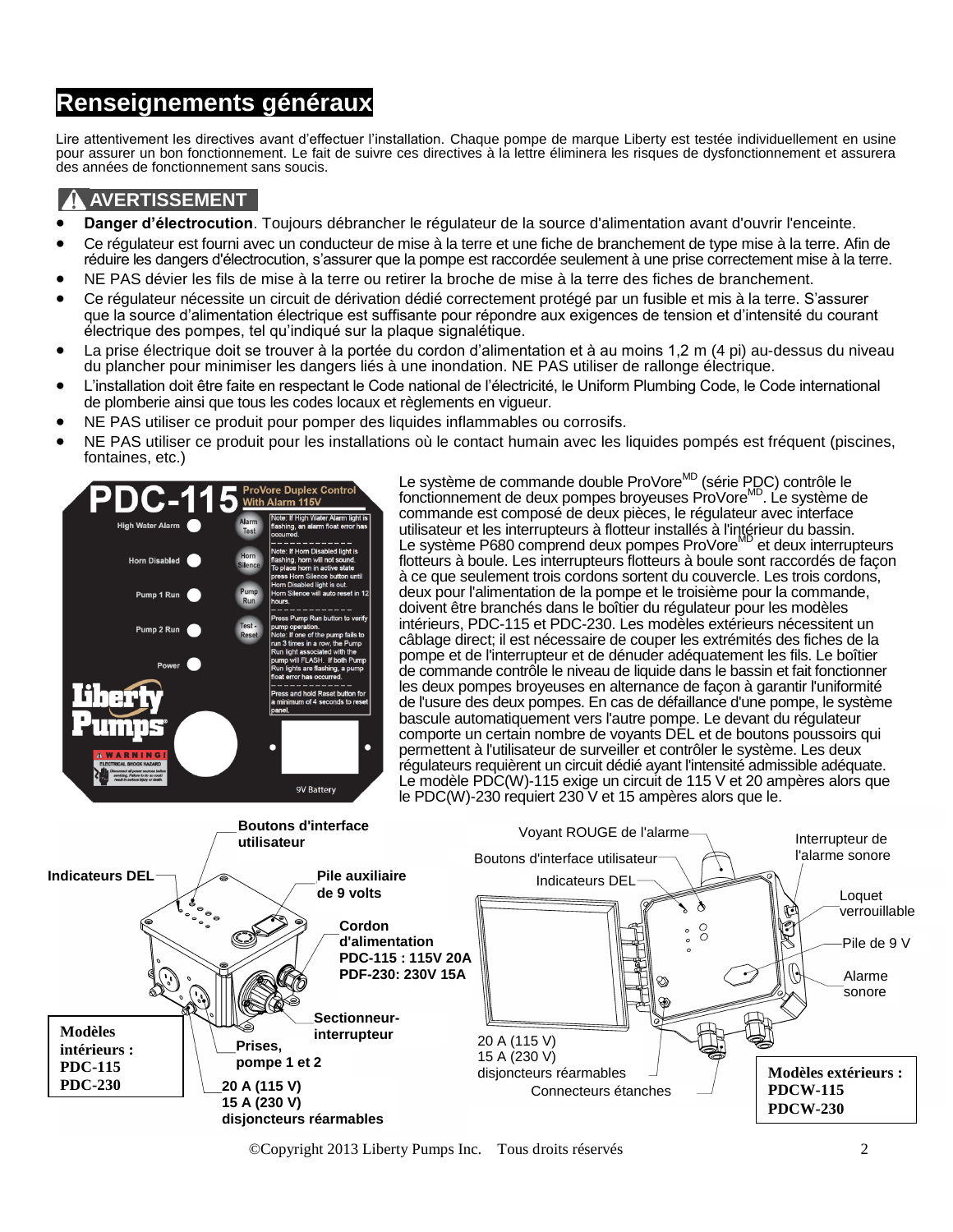

Modèles : Les modèles PDCW-115 et PDCW-230 nécessitent un câblage direct; il est nécessaire de retirer le panneau intérieur afin d'avoir accès à la plaque à bornes située à l'intérieur. Il faut également couper les extrémités des fiches de la pompe et de l'interrupteur et dénuder les fils. Enfiler ensuite les cordons, ainsi que l'alimentation électrique, à travers les raccordements du réducteur de tension étanche jusqu'à la plaque à bornes fixée à l'intérieur du panneau PDC. Un schéma du câblage est fourni à côté de la plaque à bornes. Le panneau possède une plaque à bornes secondaire pour les raccordements secondaires, au besoin.

Le régulateur est normalement alimenté par la source électrique principale (115 V CA ou 230 V CA), mais en cas de panne électrique, une pile interne de 9 volts permet au régulateur de surveiller le niveau de liquide et d'activer l'alarme au besoin.

Le régulateur ne peut pas activer les pompes lorsqu'il est alimenté par la pile de secours de l'alarme (9 volts). Les pompes fonctionneront uniquement lorsqu'une source principale d'alimentation électrique est raccordée au panneau de commande.

L'opérateur peut vérifier les circuits d'alarme et peut modifier l'état d'activation ou de désactivation de l'alarme sonore lorsqu'alimentée par la source de secours. Puisque les pompes ne fonctionnent pas quand le régulateur est alimenté par la source d'alimentation de secours de l'alarme, la caractéristique d'activation manuelle ne sera pas fonctionnelle.

#### **Fonctionnement, avec source principale d'alimentation électrique (120 V CA ou 230 V CA)**

Le panneau PDC commande le fonctionnement de deux pompes broyeuses ProVore<sup>MD</sup> lorsqu'utilisées pour la vidange. Deux flotteurs sont installés au Quicktree : un interrupteur à flotteur qui commande la pompe principale et un interrupteur à flotteur d'alarme. Sur le panneau avant du régulateur, on retrouve des indicateurs qui affichent les diverses situations de fonctionnement comme l'état de fonctionnement de la pompe, l'état de l'alarme sonore (activée/désactivée) et d'autres situations. Des commandes à bouton-poussoir sont présentes afin que l'opérateur active manuellement les pompes, vérifie manuellement l'alarme, active ou désactive l'alarme sonore, réinitialise le système. Les deux pompes sont protégées individuellement grâce à un fusible de réinitialisation manuelle qui isole une pompe défectueuse.

Lorsque de l'eau qui entre active l'interrupteur de la pompe principale, le régulateur met l'une des pompes sous tension. Normalement le niveau d'eau dans le puisard diminue au fur et à mesure que la pompe fonctionne; la pompe s'arrête lorsque l'interrupteur de la pompe principale descend à la position Arrêt. Lors du prochain cycle de pompage, le régulateur activera la pompe de la séquence qui suit celle qui fonctionnait précédemment, assurant le pompage continu du système. Le régulateur continuera d'activer les pompes en alternance à chaque cycle.

#### **Fonctionnement de l'alarme**

Advenant que l'eau remplisse le réservoir plus rapidement qu'il ne peut être vidangé, ou si une pompe est défectueuse, le niveau peut atteindre un seuil d'alerte en basculant l'interrupteur à flotteur de l'alarme. La situation suivante se produit lorsqu'une alarme se déclenche :

- 1) La pompe qui est (ou devrait être) sous tension est mise hors tension et la pompe suivante dans la séquence est mise sous tension.
- 2) Lorsque le flotteur de l'alarme demeure fermé (vers le haut) pendant 4 secondes, l'indicateur d'alarme du panneau avant du régulateur s'allumera.
- 3) Le relais auxiliaire s'active alors, fermant ainsi ses contacts normalement ouverts et ouvrant ses contacts normalement fermés.
- 4) Si l'alarme sonore est activée (c.-à-d. que son indicateur NE clignote PAS), on entend la sonnerie.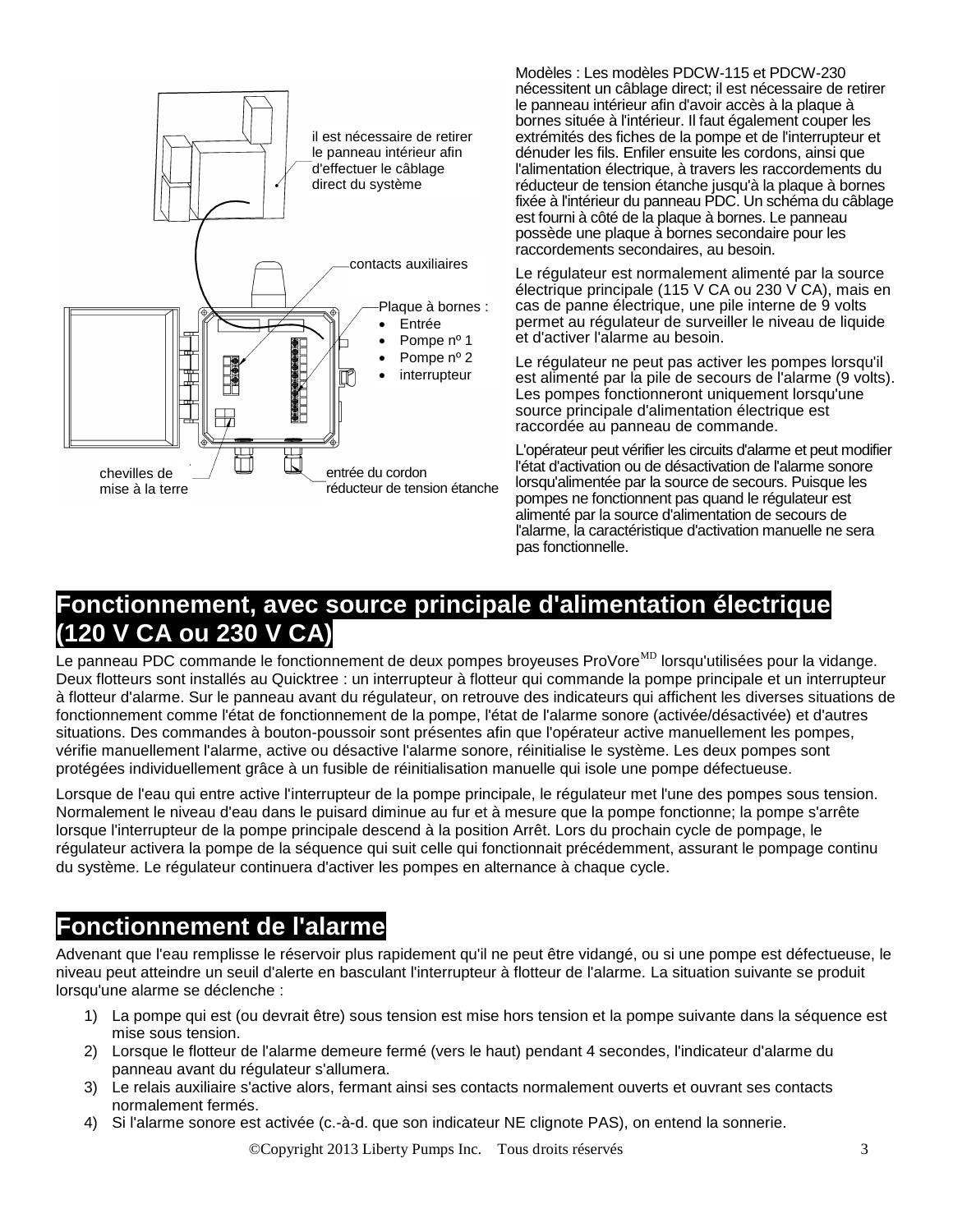Remarque : une situation d'alarme demeurera active jusqu'à ce que le niveau de liquide redescende sous l'interrupteur à flotteur de la pompe. Dans une telle situation, les actions suivantes se dérouleront :

- 1) La pompe qui fonctionne se mettra hors tension.
- 2) L'indicateur d'alarme du panneau avant s'éteindra.
- 3) Le relais auxiliaire se désactivera.
- 4) La sonnerie (si elle est activée) s'arrêtera.

Si le flotteur de l'alarme demeure fermé (vers le haut) pendant 6 heures, mais que l'interrupteur à flotteur principal est ouvert (vers le bas), le voyant de l'alarme clignotera et la pompe sera mise hors tension. Cette fonction permet d'éviter que la pompe fonctionne indéfiniment.

#### **Indicateurs du panneau avant**

On utilise la sonnerie et les indicateurs DEL du panneau avant pour montrer divers états du régulateur. Chaque indicateur est décrit ci-dessous.

| Indicateur                                                                                                   | État de<br>l'indicateur | Description                                                                                                                                                                                     |  |
|--------------------------------------------------------------------------------------------------------------|-------------------------|-------------------------------------------------------------------------------------------------------------------------------------------------------------------------------------------------|--|
| Del de mise                                                                                                  | Éteint                  | Le courant n'alimente pas le panneau et la pile est morte                                                                                                                                       |  |
| sous tension                                                                                                 | Constamment<br>allumé   | Le panneau est alimenté par la source principale d'alimentation électrique                                                                                                                      |  |
|                                                                                                              | Clignotant              | Le panneau n'est pas alimenté par la source principale d'alimentation électrique;                                                                                                               |  |
|                                                                                                              |                         | le panneau est alimenté par la source d'alimentation de secours de l'alarme. La pompe<br>NE fonctionnera PAS. Voir les indicateurs du panneau avant : l'alimentation de<br>secours de l'alarme. |  |
| DEL de                                                                                                       | Clignotant              | La sonnerie est DÉSACTIVÉE. La sonnerie NE retentira PAS dans une situation                                                                                                                     |  |
| désactivation                                                                                                |                         | d'alarme.                                                                                                                                                                                       |  |
| de la sonnerie                                                                                               | Éteint                  | La sonnerie est ACTIVÉE. La sonnerie RETENTIRA dans une situation d'alarme                                                                                                                      |  |
| DEL d'alarme                                                                                                 | Éteint                  | Aucune situation d'alarme                                                                                                                                                                       |  |
|                                                                                                              | Constamment<br>allumé   | Une situation d'alarme est en cours                                                                                                                                                             |  |
|                                                                                                              | Clignotant              | L'interrupteur à flotteur de l'alarme ne fonctionne pas bien                                                                                                                                    |  |
| DEL de la                                                                                                    | Eteint                  | La pompe ne reçoit pas de signal de mise sous tension                                                                                                                                           |  |
| pompe 1                                                                                                      | Constamment<br>allumé   | La pompe REÇOIT un signal de mise sous tension                                                                                                                                                  |  |
|                                                                                                              | Clignotant              | Une situation d'alarme de pompage est survenue à plusieurs reprises; consulter la                                                                                                               |  |
|                                                                                                              |                         | rubrique Situations d'alarme de pompage ci-dessous                                                                                                                                              |  |
| DEL de la                                                                                                    | Éteint                  | La pompe ne reçoit pas de signal de mise sous tension                                                                                                                                           |  |
| pompe 2                                                                                                      | Constamment<br>allumé   | La pompe REÇOIT un signal de mise sous tension                                                                                                                                                  |  |
|                                                                                                              | Clignotant              | Une situation d'alarme de pompage est survenue à plusieurs reprises; consulter la                                                                                                               |  |
|                                                                                                              |                         | rubrique Situations d'alarme de pompage ci-dessous                                                                                                                                              |  |
| DEL de la                                                                                                    | Clignotant              | L'interrupteur à flotteur principal ne fonctionne pas bien                                                                                                                                      |  |
| pompe 1 et de                                                                                                |                         |                                                                                                                                                                                                 |  |
| la pompe 2<br>Sonnerie                                                                                       | Hors tension            | Absence de situation d'alarme, et la pile de secours de l'alarme est en bon état                                                                                                                |  |
|                                                                                                              | Sous tension            | En présence d'une situation d'alarme                                                                                                                                                            |  |
|                                                                                                              | <b>Bruit strident</b>   | La tension de la pile de secours de l'alarme est faible et la pile devrait être                                                                                                                 |  |
|                                                                                                              |                         | remplacée.                                                                                                                                                                                      |  |
| *Le DEL de désactivation de la sonnerie est présent sur les modèles PDC-115 et PDC230 seulement. Les modèles |                         |                                                                                                                                                                                                 |  |
|                                                                                                              |                         | extérieurs PDCW-115 et PDCW-230 sont munis d'un interrupteur de l'alarme sonore à l'extérieur de l'appareil.                                                                                    |  |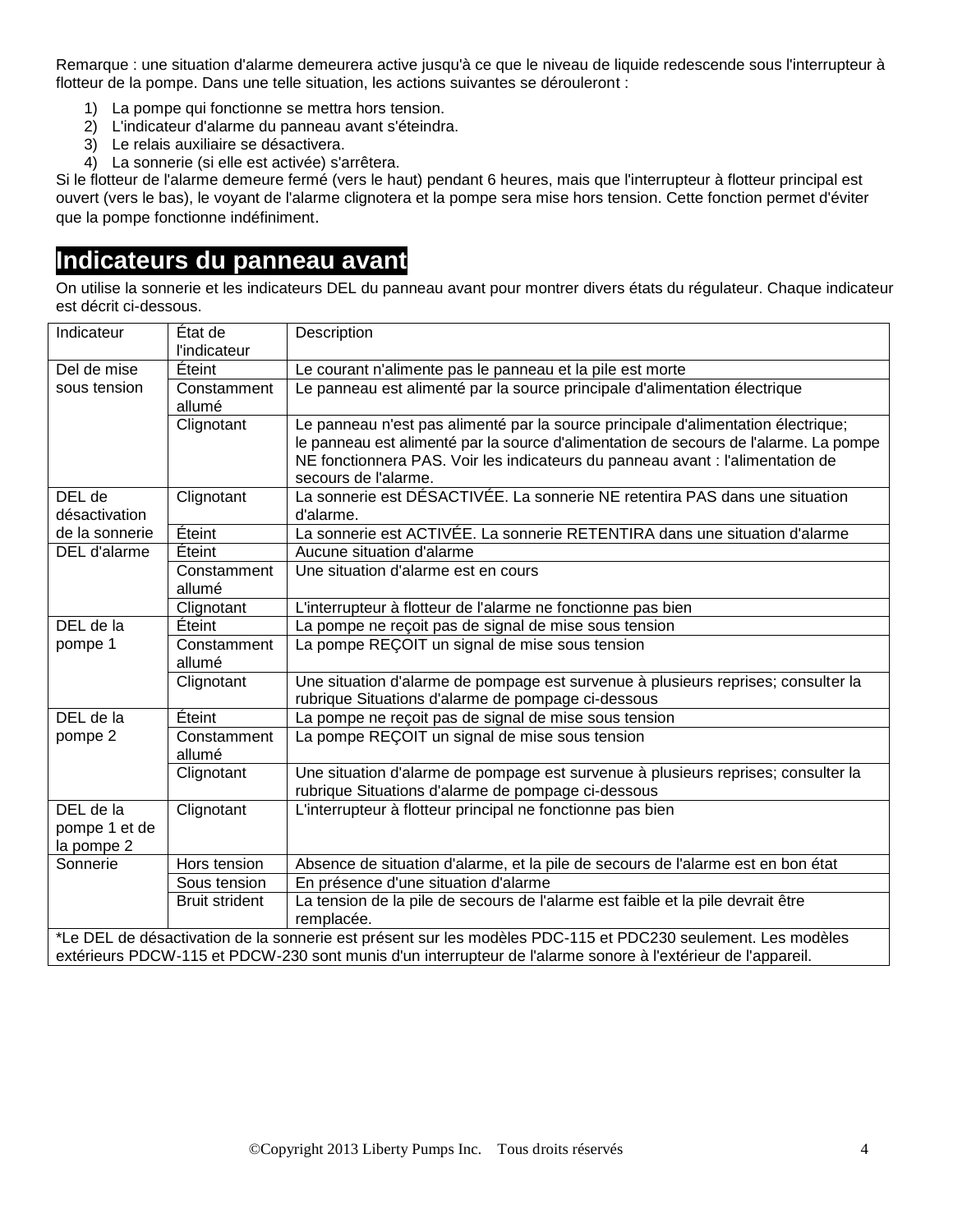#### **Situation d'alarme pendant le pompage, – avec source principale d'alimentation électrique**

Le régulateur surveille une « situation d'alarme de pompage » lorsqu'une pompe reçoit un signal de mise sous tension et que le niveau de liquide continue à monter et dépasse l'interrupteur à flotteur de l'alarme. Si une situation d'alarme de pompage survient trois fois ou plus au cours des cinq derniers signaux de mise sous tension de la pompe, l'indicateur de la pompe clignotera indiquant ainsi que l'on devrait vérifier certains composants du système. Une situation d'alarme de pompage peut être occasionnée par l'une ou l'autre des conditions suivantes :

- 1) Une pompe ne fonctionne pas
- 2) L'interrupteur à flotteur de l'alarme demeure (mécaniquement coincé) en position fermée (en marche ou vers le haut).
- 3) Un problème est survenu (obstruction ou fuite) durant la vidange
- 4) Le débit de l'eau qui entre est supérieur à celui qui sort

5) L'interrupteur à flotteur principal demeure (mécaniquement coincé) en position ouverte (en arrêt ou vers le bas). Un voyant clignotant indique la défaillance d'un composant et une réparation est nécessaire. Afin de faciliter la tâche du technicien d'entretien, le régulateur indiquera quel composant a fait défaut.

| <b>DEL clignotant</b> | Problème associé                                                                          |
|-----------------------|-------------------------------------------------------------------------------------------|
| Voyant de mise        | Aucune alimentation en CA, disjoncteur principal sauté ou panne de courant                |
| sous tension          |                                                                                           |
| Pompe nº 1            | La pompe ne fonctionne pas; fusible sauté, rotor obstrué, cordon débranché, court-circuit |
| Pompe $n^{\circ}$ 2   | La pompe ne fonctionne pas; fusible sauté, rotor obstrué, cordon débranché, court-circuit |
| Pompe 1 et            | Interrupteur à flotteur principal; coincé mécaniquement en position ouverte ou            |
| pompe 2               | enchevêtré en position ouverte.                                                           |
| Voyant d'alarme       | Interrupteur à flotteur de l'alarme; coincé mécaniquement en position fermée ou           |
|                       | enchevêtré en position fermée                                                             |

#### **Commandes de l'opérateur, avec source principale d'alimentation électrique**

L'opérateur a accès aux commandes à boutons-poussoirs du panneau avant pour changer l'état d'activation de la sonnerie, pour tester les circuits de l'alarme et pour faire fonctionner manuellement les pompes. Chaque pompe est protégée par un fusible réarmable manuellement situé sur le panneau latéral.

| Bouton-poussoir de<br>commande                                                                                                                                                                                               | Conditions(s)<br>existante(s)                                               | Action lorsqu'enfoncé                                                                                                                                                                                                                                                                                               |  |  |
|------------------------------------------------------------------------------------------------------------------------------------------------------------------------------------------------------------------------------|-----------------------------------------------------------------------------|---------------------------------------------------------------------------------------------------------------------------------------------------------------------------------------------------------------------------------------------------------------------------------------------------------------------|--|--|
| *ACTIVATION/<br><b>DÉSACTIVATION</b><br>DE LA SONNERIE                                                                                                                                                                       | L'indicateur de la<br><b>DÉSACTIVATION</b><br>DE LA SONNERIE<br>clignote.   | L'indicateur de désactivation de la sonnerie S'ÉTEINDRA et la<br>sonnerie sera activée.                                                                                                                                                                                                                             |  |  |
|                                                                                                                                                                                                                              | L'indicateur de la<br><b>DÉSACTIVATION</b><br>DE LA SONNERIE<br>est éteint. | L'indicateur de désactivation de la sonnerie se met à clignoter<br>et la sonnerie est désactivée pendant 12 heures. Après 12<br>heures, l'indicateur s'éteindra automatiquement et la sonnerie<br>sera alors activée.                                                                                               |  |  |
| <b>TEST D'ALARME</b>                                                                                                                                                                                                         |                                                                             | Indicateur d'alarme, relais auxiliaire et sonnerie (si activée)<br>mis sous tension. Ces actions demeurent inchangées tant que<br>le bouton est enfoncé.                                                                                                                                                            |  |  |
| <b>ACTIVATION</b><br><b>MANUELLE</b>                                                                                                                                                                                         | Une pompe<br>fonctionne                                                     | La pompe qui fonctionne sera mise hors tension; la pompe<br>suivante dans la séquence sera mise sous tension. Cette pompe<br>demeurera en fonction tant que le bouton est maintenu enfoncé.<br>Lorsque le bouton est relâché, la pompe s'arrêtera en l'absence<br>d'une situation exigeant qu'une pompe fonctionne. |  |  |
|                                                                                                                                                                                                                              | Aucune des pompes<br>ne fonctionne                                          | La pompe suivante dans la séquence sera mise sous tension<br>et le demeurera jusqu'à ce que le bouton soit relâché.                                                                                                                                                                                                 |  |  |
| <b>RÉINITIALISATION</b><br>DU SYSTÈME                                                                                                                                                                                        | Les DEL de l'alarme,<br>de la pompe 1 et/ou<br>de la pompe 2<br>clignotent  | Le système se réinitialisera et les DEL de l'alarme, de la<br>pompe 1 et/ou de la pompe 2 cesseront de clignoter.                                                                                                                                                                                                   |  |  |
| <b>FUSIBLE</b>                                                                                                                                                                                                               | Fusible sauté                                                               | Fusible réarmable manuellement                                                                                                                                                                                                                                                                                      |  |  |
| *Le DEL de désactivation de la sonnerie est présent sur les modèles PDC-115 et PDC230 seulement. Les modèles<br>extérieurs PDCW-115 et PDCW-230 sont munis d'un interrupteur de l'alarme sonore à l'extérieur de l'appareil. |                                                                             |                                                                                                                                                                                                                                                                                                                     |  |  |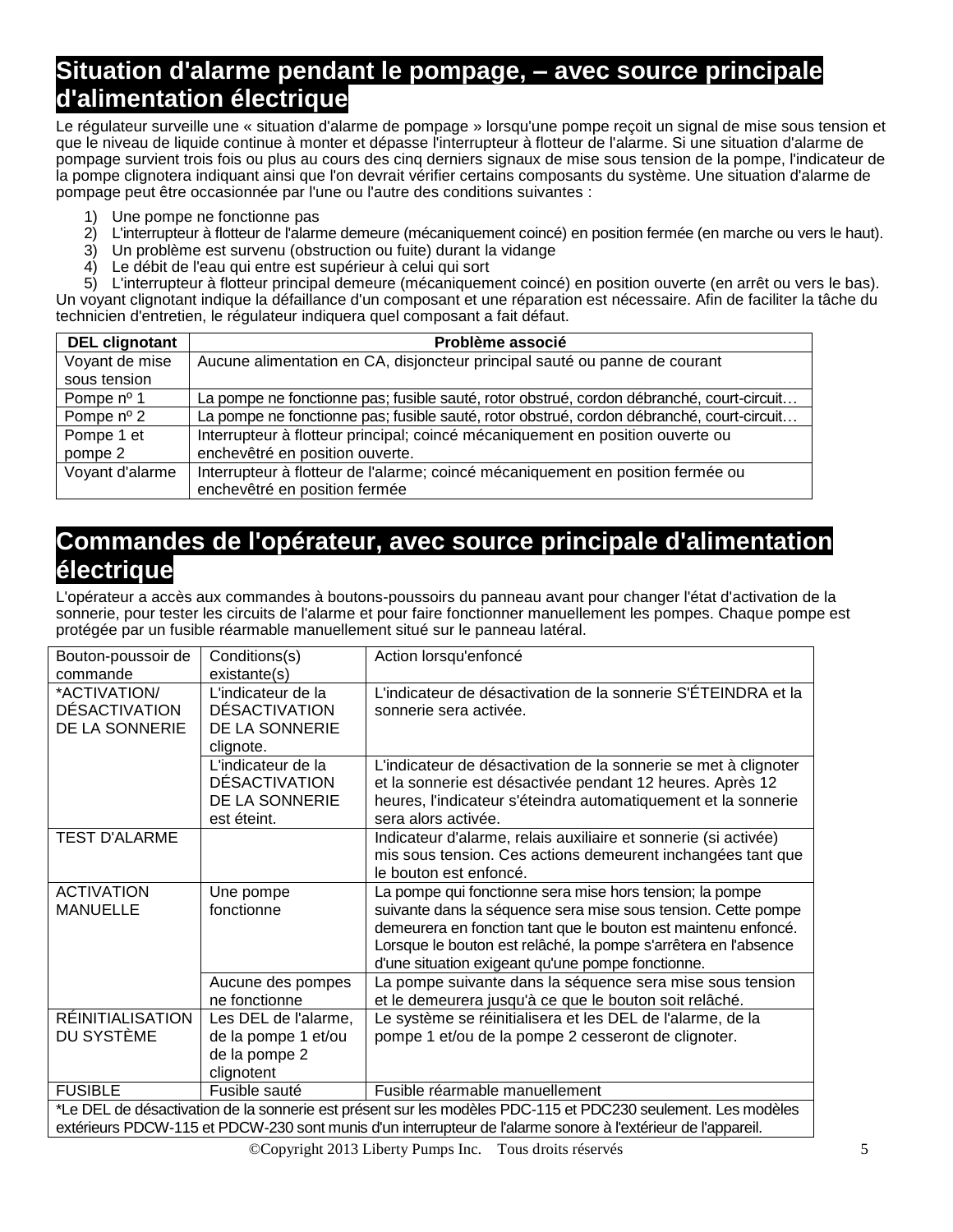#### **Fonctionnement, avec alimentation de secours de l'alarme**

Le régulateur NE PEUT PAS activer les pompes lorsqu'il est alimenté par la pile de secours de l'alarme. Les pompes fonctionneront UNIQUEMENT lorsqu'une source principale d'alimentation électrique (115 V ca ou 230 V ca) est fournie au panneau de commande.

L'interrupteur à flotteur de l'alarme installé dans le réservoir sert à surveiller le niveau de liquide et indiquer si le niveau d'alarme a été atteint. L'interrupteur à flotteur de la pompe n'est pas utilisé lorsque le panneau est alimenté par la source d'alimentation de secours de l'alarme, puisque les pompes ne peuvent pas fonctionner.

L'indicateur du panneau avant montre les diverses conditions de fonctionnement comme l'état de l'alarme, l'état d'activation ou de désactivation de la sonnerie et d'autres conditions. Des commandes à bouton-poussoir sont disponibles afin que l'opérateur teste manuellement les circuits de l'alarme et qu'il désactive la sonnerie de l'alarme.

Lorsque le niveau de liquide descend sous le flotteur d'alarme, l'interrupteur s'ouvre et aucune situation d'alarme n'est présente; lorsque le niveau de liquide monte au-dessus du flotteur d'ALARME, l'interrupteur sera FERMÉ et la situation d'alarme s'affichera.

#### **Fonctionnement de l'alarme, avec alimentation de secours de l'alarme**

Lorsqu'alimenté par la source d'alimentation de secours de l'alarme, si le réservoir se remplit d'eau et si le niveau de liquide monte au-dessus du flotteur d'alarme. l'interrupteur à flotteur sera mis sous tension et une situation d'alarme sera activée. La situation suivante se produit lorsqu'une alarme se déclenche :

- 1) L'indicateur d'alarme du panneau avant du régulateur clignotera.
- 2) Le relais auxiliaire s'activera pendant une minute, fermant ainsi ses contacts normalement ouverts et ouvrant ses contacts normalement fermés, puis il se désactivera.
- 3) Si la sonnerie est activée (c.-à-d. que son indicateur NE clignote PAS) la sonnerie émettra un bip.

#### **Commandes de l'opérateur : avec alimentation de secours de l'alarme**

L'opérateur a accès aux commandes à boutons-poussoirs du panneau avant pour changer l'état d'activation de la sonnerie, pour tester les circuits de l'alarme et pour faire fonctionner manuellement les pompes.

| Bouton-poussoir                                                                                              | Conditions(s)                                                              | Action lorsqu'enfoncé                                                                                                                                                                                                  |  |
|--------------------------------------------------------------------------------------------------------------|----------------------------------------------------------------------------|------------------------------------------------------------------------------------------------------------------------------------------------------------------------------------------------------------------------|--|
| de commande                                                                                                  | existante(s)                                                               |                                                                                                                                                                                                                        |  |
| *ACTIVATION/<br><b>DÉSACTIVATION</b><br>DE LA<br><b>SONNERIE</b>                                             | L'indicateur de la<br><b>DÉSACTIVATION</b><br>DE LA SONNERIE<br>clignote   | L'indicateur de désactivation de la sonnerie cessera de clignoter et la<br>sonnerie sera activée                                                                                                                       |  |
|                                                                                                              | L'indicateur de la<br><b>DESACTIVATION</b><br>DE LA SONNERIE<br>est éteint | L'indicateur de désactivation de la sonnerie se mettra à clignoter et la<br>sonnerie sera désactivée pendant 12 heures. Après 12 heures, l'indicateur<br>s'éteindra automatiquement et la sonnerie sera alors activée. |  |
| <b>TEST D'ALARME</b>                                                                                         |                                                                            | La sonnerie, l'indicateur d'alarme et le relais auxiliaire se mettront en<br>marche. Ils demeureront dans cet état jusqu'à ce que le bouton soit relâché                                                               |  |
| <b>ACTIVATION</b><br><b>MANUELLE</b>                                                                         |                                                                            | Il est inutile d'appuyer sur le bouton poussoir en raison de l'absence<br>d'alimentation électrique provenant de la source principale.                                                                                 |  |
| *Le DEL de désactivation de la sonnerie est présent sur les modèles PDC-115 et PDC230 seulement. Les modèles |                                                                            |                                                                                                                                                                                                                        |  |

extérieurs PDCW-115 et PDCW-230 sont munis d'un interrupteur de l'alarme sonore à l'extérieur de l'appareil.